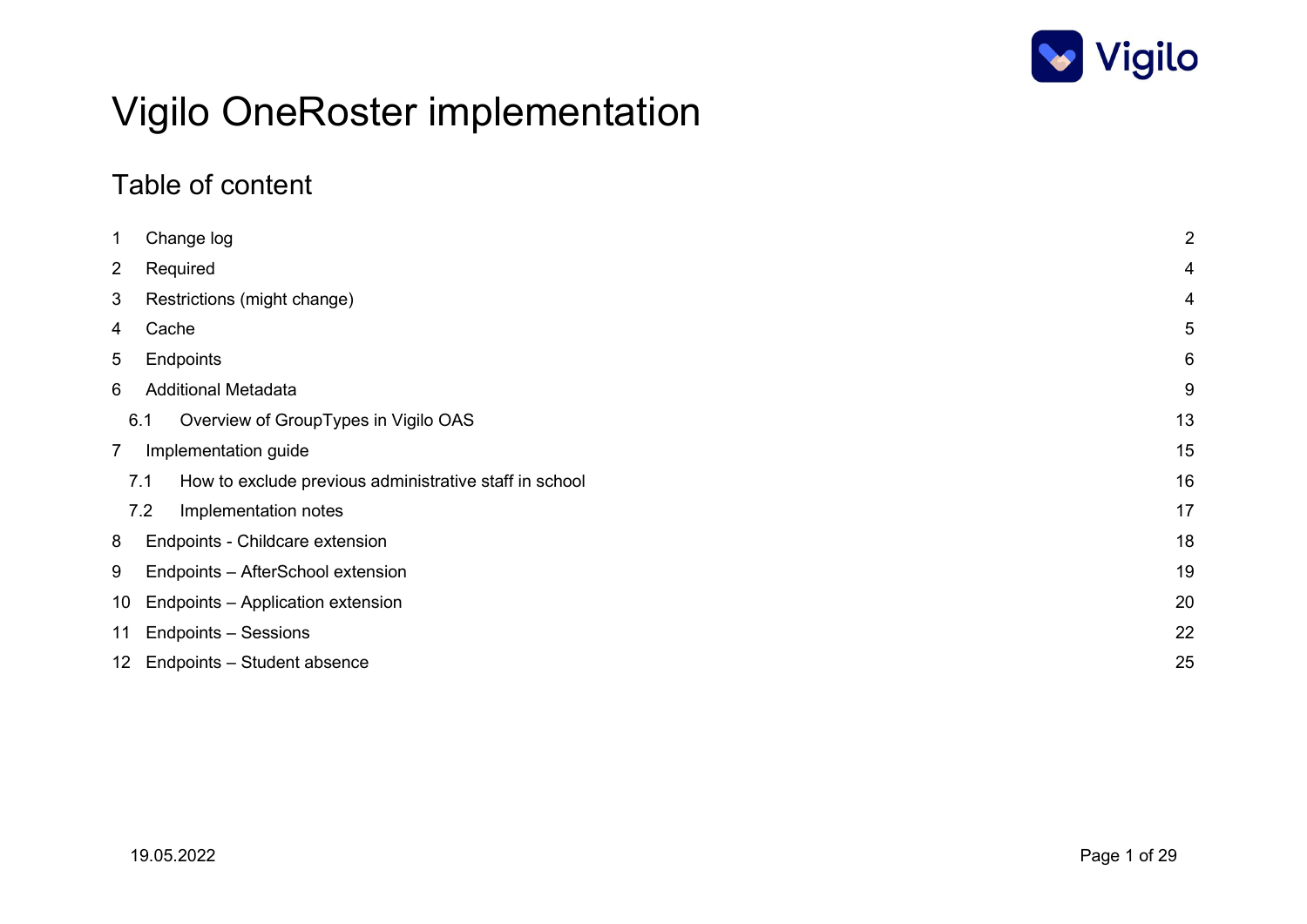

### 1 Change log

19.05.2022 Chapter 6: Extended metadata for USER. Chapter 7: Step 7. Included "employeeStatus" as option for finding administrative staff in school Chapter 7.1: Changed implementation note. Old note is deprecated. Chapter 7.2: Rephrased implementation note for startDate / endDate definitions Chapter 7.2: Childcare employee: Deprecated implementation note for childcare employee position info. Chapter 11: Pre-warning thar data type for week number might be changed from text to number in future release.

- 25.01.2022 Chapter 6: Marked ORG metatags nationalRegisterId and gsild as "deprecated" Changed description for ORG metatag *shortName* from "Organization pasCode" to "Organization short-name".
- 17.01.2022 Chapter 6: Added userIdsMerged as metadata-tag on USER to identify the IDs of merged persons from Vigilo's "duplicate handling process". Chapter 6: Marked metatag nationalRegisterId on ORG as "to be deprecated"
- 13.01.2022 Chapter 5: New endpoint "GetEnrollmentsForStudent" added in list Chapter 7.2: Minor clarifications regarding employment data for childcare employees in new chapter 7.2. Chapter 7.2: Changed behavior for "endDate" for academicSessions/terms in new chapter 7.2 New chapter 11: Endpoints - Sessions New chapter 12: Endpoints - Student absence
- 14.12.2021 Due to structural changes in Vigilo, some changes will occur on teachers; Deprecated position information is now gone. More position-metadata tags are available; "employmentType" and "positionPercentage". Status will come with different case than before (e.g "Active" will now come as "active") – make sure you treat it case-insensitive! Performance on /users and /teachers may be a bit better.
- 10.11.2121 New chapter 10: Endpoints Application extension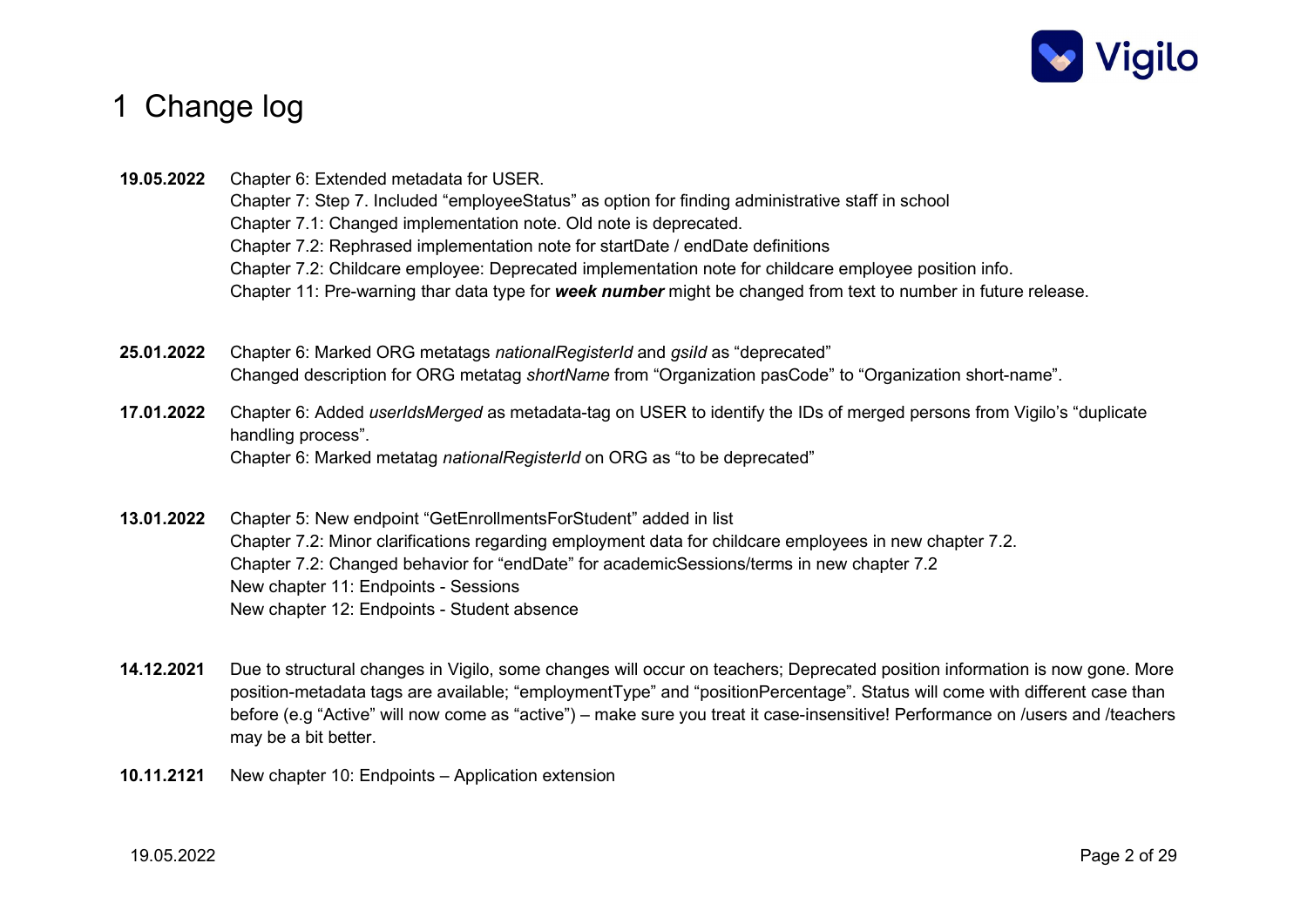

- 28.10.2021 Chapter 3 "Restrictions": Included a general disclaimer regarding release of undocumented changes. Chapter 6 "Additional metadata": Included sub-chapter 6.1 with description of GroupTypes used in Vigilo OAS (partly in Norwegian). New chapter 9: Endpoints – AfterSchool extension
- 30.09.2021 Extended implementation guide with sub-chapter: "How to exclude previous administrative staff in school"
- 31.08.2021 Added documentation about childcare-extension. Deprecated position-information will be removed from the API shortly. Added chapter about the cache-mechanism.
- 24.02.2021: Metadata-tag "ownership" added to orgs(/schools/childcares). Added classType in filters available for enrollments. Notice about classType filter in "Implementation guide".
- 03.02.2021: Fixed typo in getClassesForStudent URI and added restriction-note about parallelism.
- 17.11.2020: Note about OneRoster 1.1 compliance. Added more metadata onto user; primaryOrg, schoolTransport\*. Removed doc about deprecated position-information for teachers.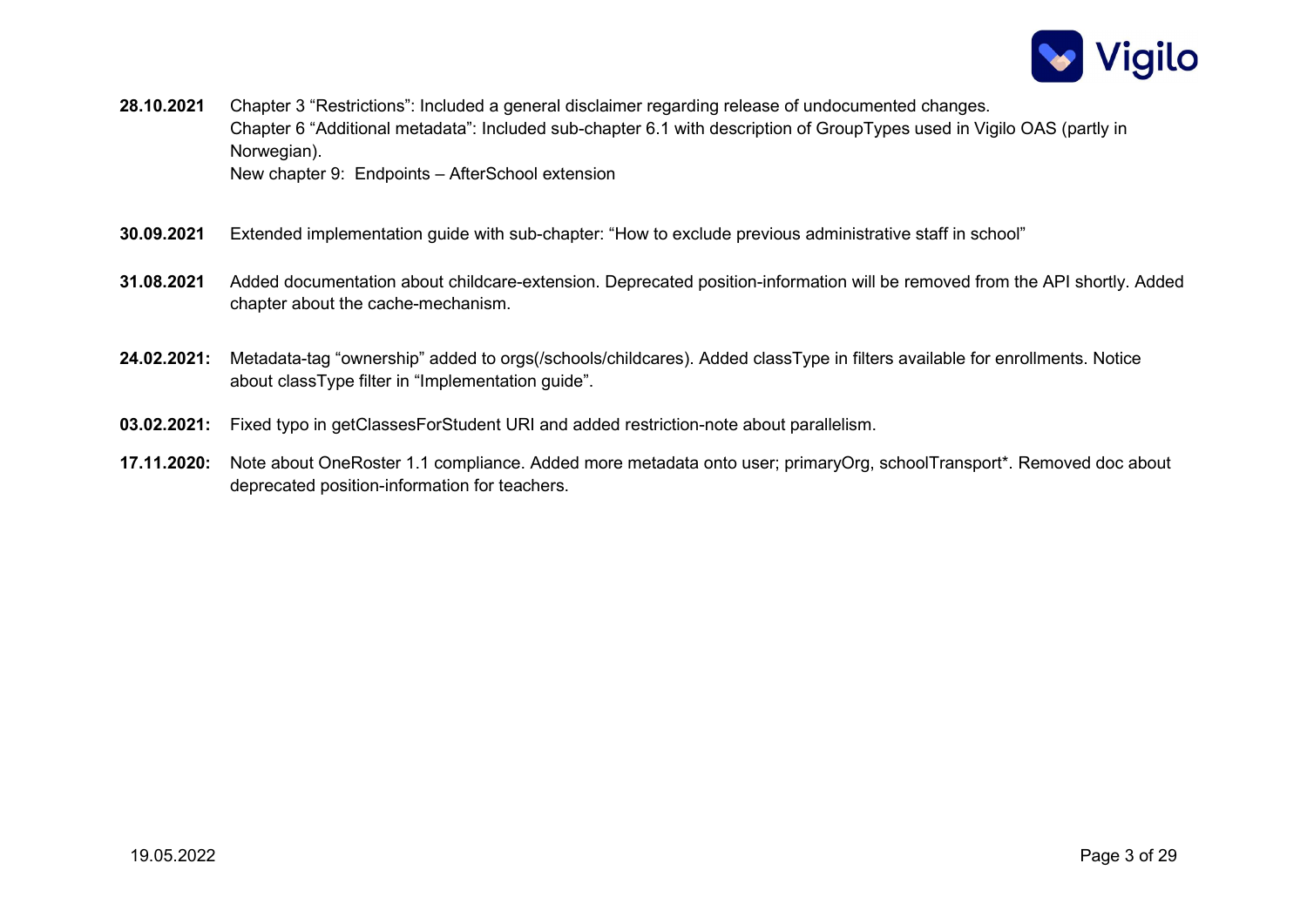

# 2 Required

**TenantId** IP of caller (for ip-filter pr Tenant). Use HTTP-header for authentication: Key: <tenantId>, value: <token given by Vigilo>

### 3 Restrictions (might change)

- Due to performance, some of the most resource-heavy resources have been disabled, and will return "403 Forbidden". In that case, use /schools/<schoolId>/xxx endpoint instead.
- dateLastModified will always be todays date at midnight
- Some SourceIds contains a composite key. They will contain '\' to separate ids and it will be urlEncoded.
- Filters will be added by request/need.

We HIGHLY recommend using the resources pr. organization. (/schools/) instead of root as most of the data makes more sense in context of an organization. Most of the data is organization specific and are not to be used across several organizations.

Don't use parallel threads while retrieving data as this might overload the system and will not take advantage of built-in cache mechanisms and make the whole API perform slower.

Example of pagination: /students?limit=50&offset=250 Example of filter: school/<schoolId>/students?filter=status='active' Example of both; school/<schoolId>/students?filter=status='active'&limit=50&offset=250

Note: Vigilo OAS is now OneRoster 1.1 API certified partner. However, current production endpoints are not the certified ones, as there were quite a few changes that had to be made in order to become compliant with 1.1. (and all you consumers would have to make some changes in order to make it work). We are currently working on the 1.2 version of the OneRoster implementation, and will publish this when ready as it seems to be closer to the needs of the Norwegian school-model. That's why we will wait with the certified product until ready on 1.2. - and keep you from having to change your clients more than needed.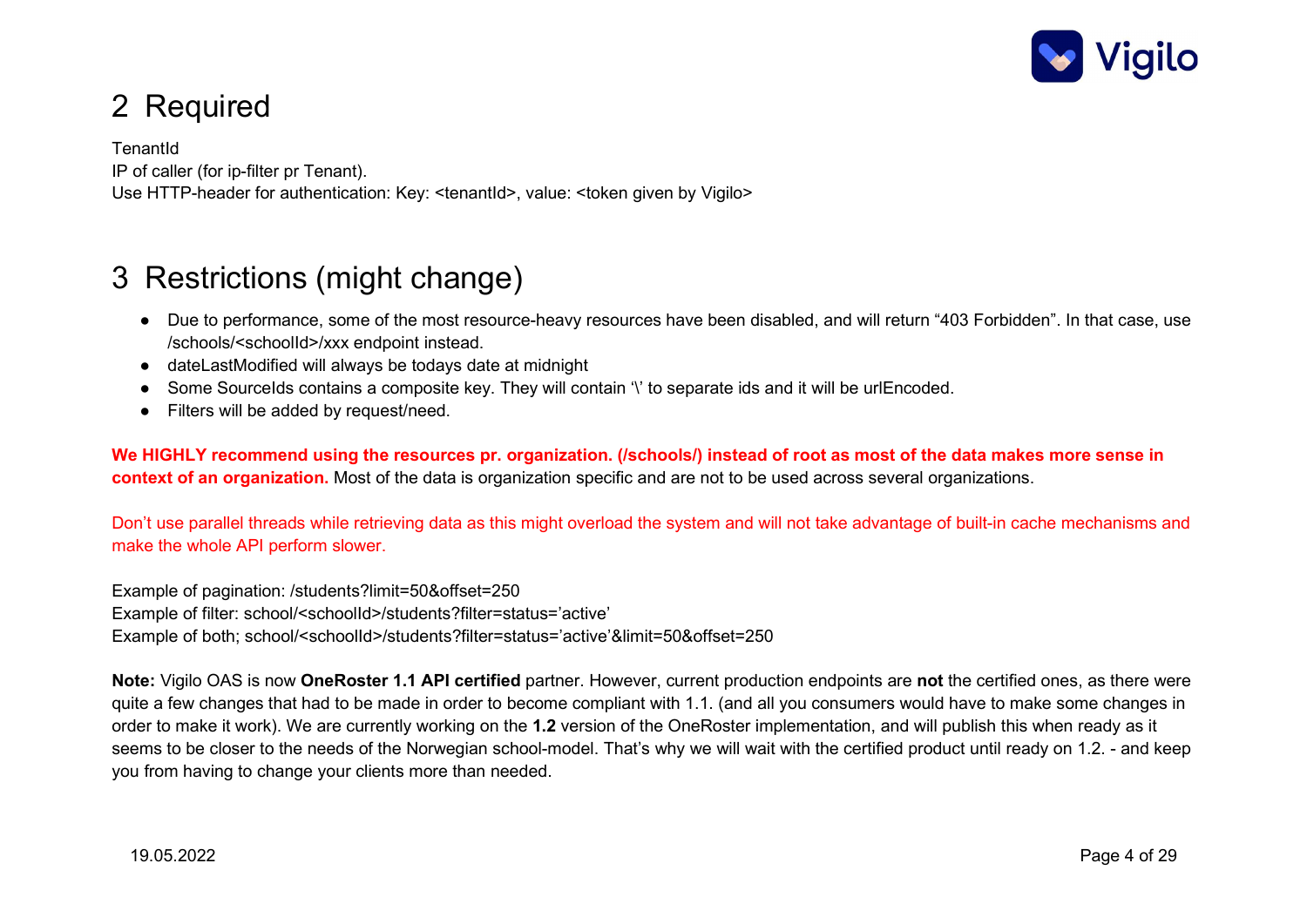

#### General disclaimer:

Vigilo might at any given time release API-changes that:

- Add metadata to existing API endpoints
- Add new API endpoints (for beta-testing before official release).

Users of the API should consume payload in a way that handle new data and new endpoints in a way that it does cause errors on the consumer side.

### 4 Cache

Due to large amounts of data, some entities are cached in order to perform better and provide less load on the Vigilo suite. Request should be performed in serial and not parallel due to getting the desired performance boost when retrieving data which is cached. Due to cacheimplementation, some data changes in Vigilo might not show in the API for some time;

| <b>Entity</b>                                   | Time for cache to invalidate (up to) |  |
|-------------------------------------------------|--------------------------------------|--|
| Users (/students/teachers/parents)              | 18 hrs                               |  |
| Organizational unit (/school/childcare)   4 hrs |                                      |  |
| SchoolYears and terms                           | 4 hrs                                |  |
| Subjects (used in e.g classes)                  | 8 hrs                                |  |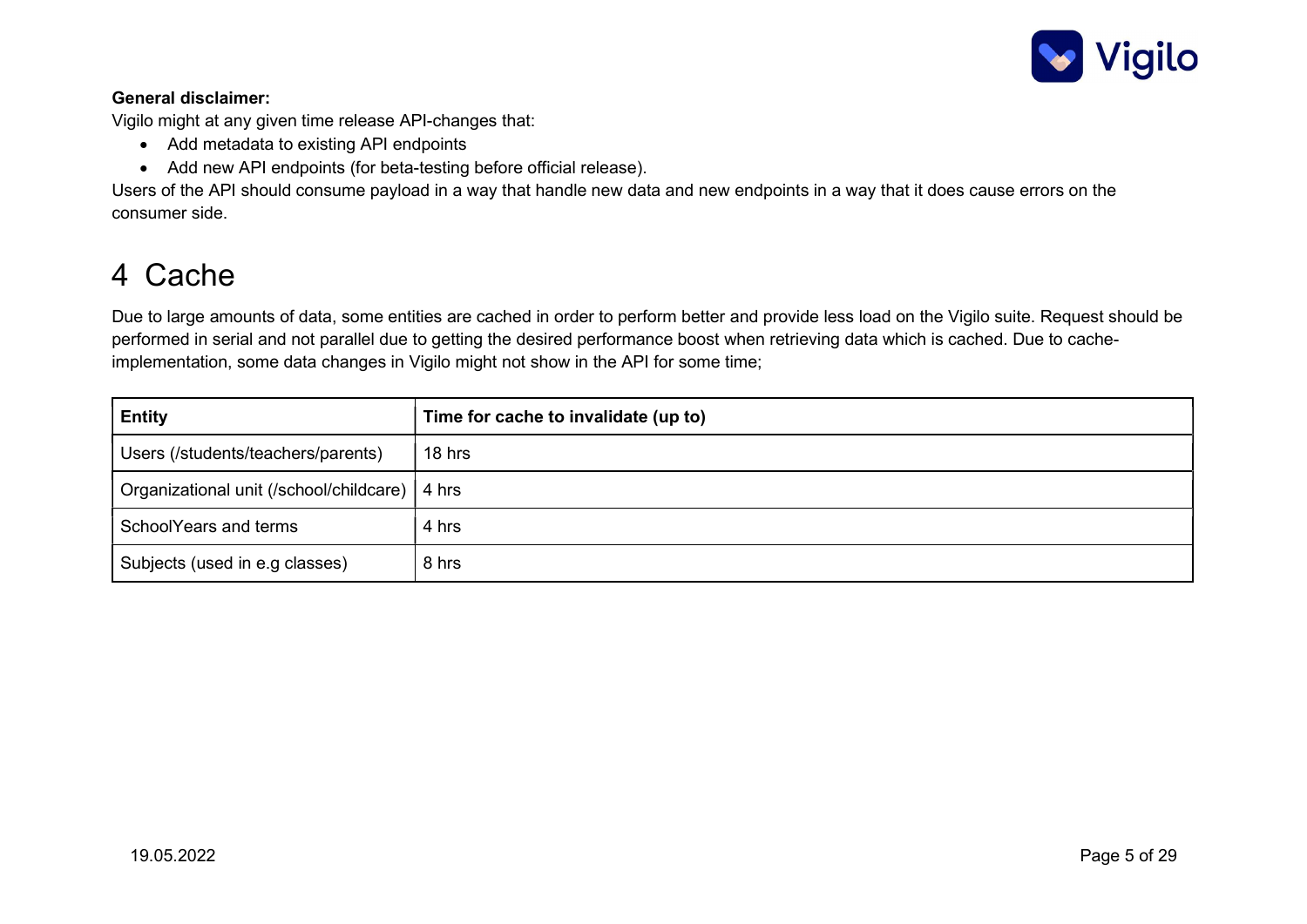

# 5 Endpoints

### Base url: https://dataporten-api.vigilo.no:4004/api/<tenantId>ims/oneroster/v1p1

| <b>Action</b>                | <b>URI</b>                                                                                                                                                                                                                                         | <b>Supported filter *</b>                               |
|------------------------------|----------------------------------------------------------------------------------------------------------------------------------------------------------------------------------------------------------------------------------------------------|---------------------------------------------------------|
| getAllOrgs                   | /orgs                                                                                                                                                                                                                                              |                                                         |
| getOrg                       | /orgs/ <orgld></orgld>                                                                                                                                                                                                                             |                                                         |
| getAllSchools                | /schools                                                                                                                                                                                                                                           |                                                         |
| getSchool                    | /schools/ <schoolld></schoolld>                                                                                                                                                                                                                    |                                                         |
| getAllAcademicSessions       | /academicSessions (restricted due to heavy load)                                                                                                                                                                                                   | type: schoolYear   term<br>status: active   tobedeleted |
| getAcademicSessionsForSchool | /schools/ <schoolid>/academicSessions</schoolid>                                                                                                                                                                                                   | type: schoolYear   term<br>status: active   tobedeleted |
| getAcademicSessionsForOrg    | /orgs/ <orgid>/academicSessions (not for childcares)</orgid>                                                                                                                                                                                       | type: schoolYear   term<br>status: active   tobedeleted |
| getAcademicSession           | /academicSessions/ <academicsessionid><br/>Alt:<br/>/schools/<schoolid>/academicSessions/<academicsessionid><br/>/orgs/<orgid>/academicSessions/<academicsessionid></academicsessionid></orgid></academicsessionid></schoolid></academicsessionid> |                                                         |
| getAllUsers                  | /users                                                                                                                                                                                                                                             | <b>Identifier</b><br>role: parent                       |
| getUsersForSchool            | /schools/ <schoolld>/users</schoolld>                                                                                                                                                                                                              | <b>Identifier</b><br>status: active   tobedeleted       |
| getUser                      | /users/ <userid></userid>                                                                                                                                                                                                                          |                                                         |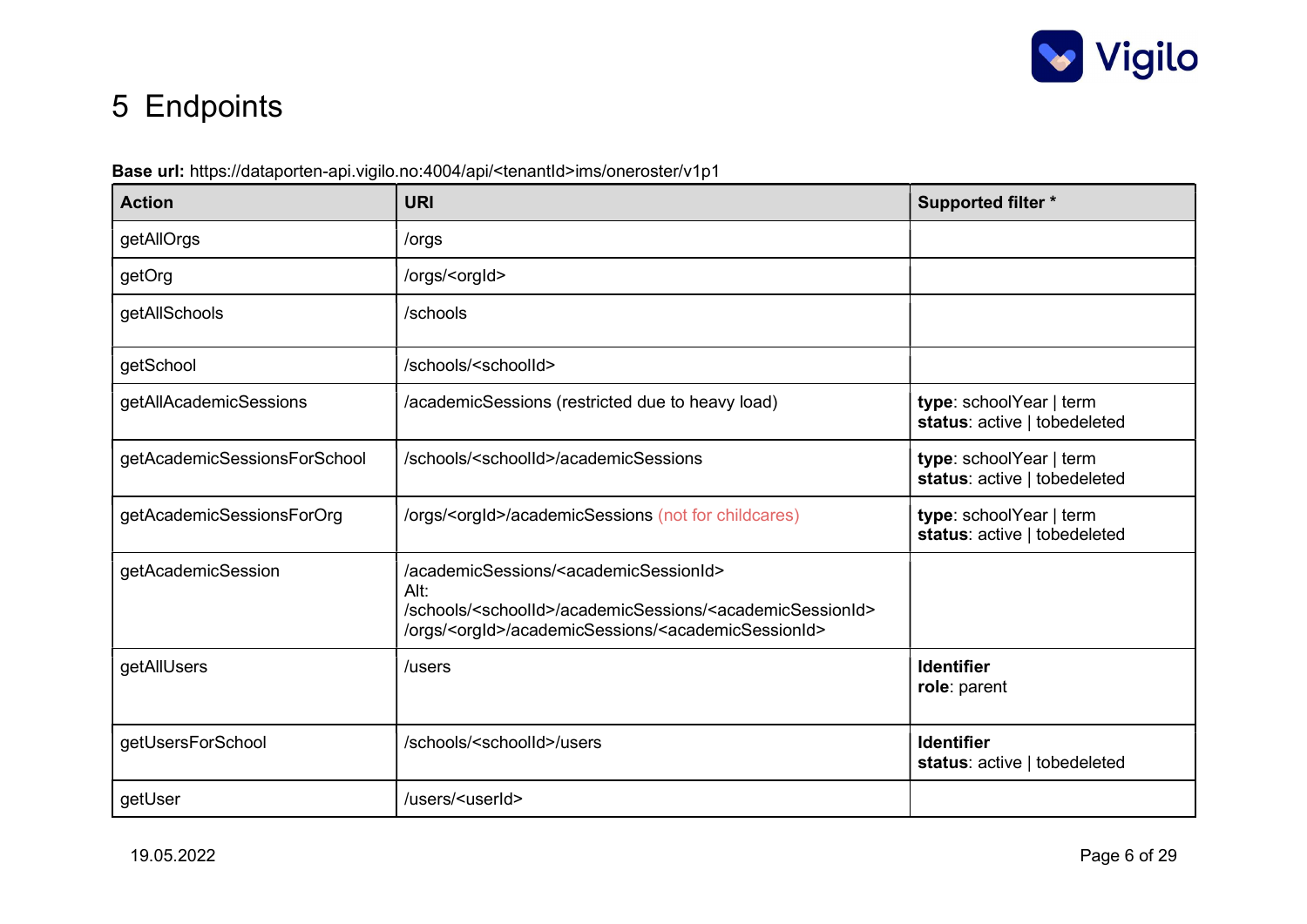

| <b>Action</b>                                                                                   | <b>URI</b>                                                                                                                                                                                              | <b>Supported filter *</b>                                                                                                                                                                                                            |
|-------------------------------------------------------------------------------------------------|---------------------------------------------------------------------------------------------------------------------------------------------------------------------------------------------------------|--------------------------------------------------------------------------------------------------------------------------------------------------------------------------------------------------------------------------------------|
|                                                                                                 | Alt: /schools/ <schoolid>/users/userId</schoolid>                                                                                                                                                       |                                                                                                                                                                                                                                      |
| getAllStudents                                                                                  | /students                                                                                                                                                                                               | identifier                                                                                                                                                                                                                           |
| getStudentsForSchool                                                                            | /schools/ <schoolid>/students</schoolid>                                                                                                                                                                | identifier<br>status: active   tobedeleted                                                                                                                                                                                           |
| getStudentsForClassInSchool                                                                     | /schools/{school id}/classes/{class id}/students                                                                                                                                                        | <b>Identifier</b><br>status: active   tobedeleted                                                                                                                                                                                    |
| getStudent                                                                                      | /students/ <userid><br/>Alt: /schools/<schoolid>/students/<userid></userid></schoolid></userid>                                                                                                         |                                                                                                                                                                                                                                      |
| getAllTeachers                                                                                  | /teachers                                                                                                                                                                                               | identifier                                                                                                                                                                                                                           |
| getTeachersForSchool                                                                            | /schools/ <schoolid>/teachers</schoolid>                                                                                                                                                                | identifier                                                                                                                                                                                                                           |
| getTeachersForClassInSchool                                                                     | /schools/{school_id}/classes/{class_id}/teachers                                                                                                                                                        | identifier                                                                                                                                                                                                                           |
| getTeacher                                                                                      | /teachers/ <userid><br/>Alt: /schools/<schoolid>/teachers/<userid></userid></schoolid></userid>                                                                                                         |                                                                                                                                                                                                                                      |
| getAllClasses                                                                                   | schoolYearId: <schoolyearid><br/>/classes (restricted due to heavy load)<br/>classType: homeroom   scheduled<br/>groupType: Vigilo-internal value<br/>which is presented in metadata tag</schoolyearid> |                                                                                                                                                                                                                                      |
| getClassesForSchool                                                                             | /schools/ <schoolid>/classes/</schoolid>                                                                                                                                                                | status: N/A active   tobedeleted<br>schoolYearId: <schoolyearid><br/>classType: homeroom   scheduled<br/><math>-</math> OR <math>-</math><br/>groupType: Vigilo-internal value<br/>which is presented in metadata tag</schoolyearid> |
| getClassesForStudent<br>/school/ <schoolid>/students/<studentid>/classes</studentid></schoolid> |                                                                                                                                                                                                         | schoolYearId: <schoolyearid></schoolyearid>                                                                                                                                                                                          |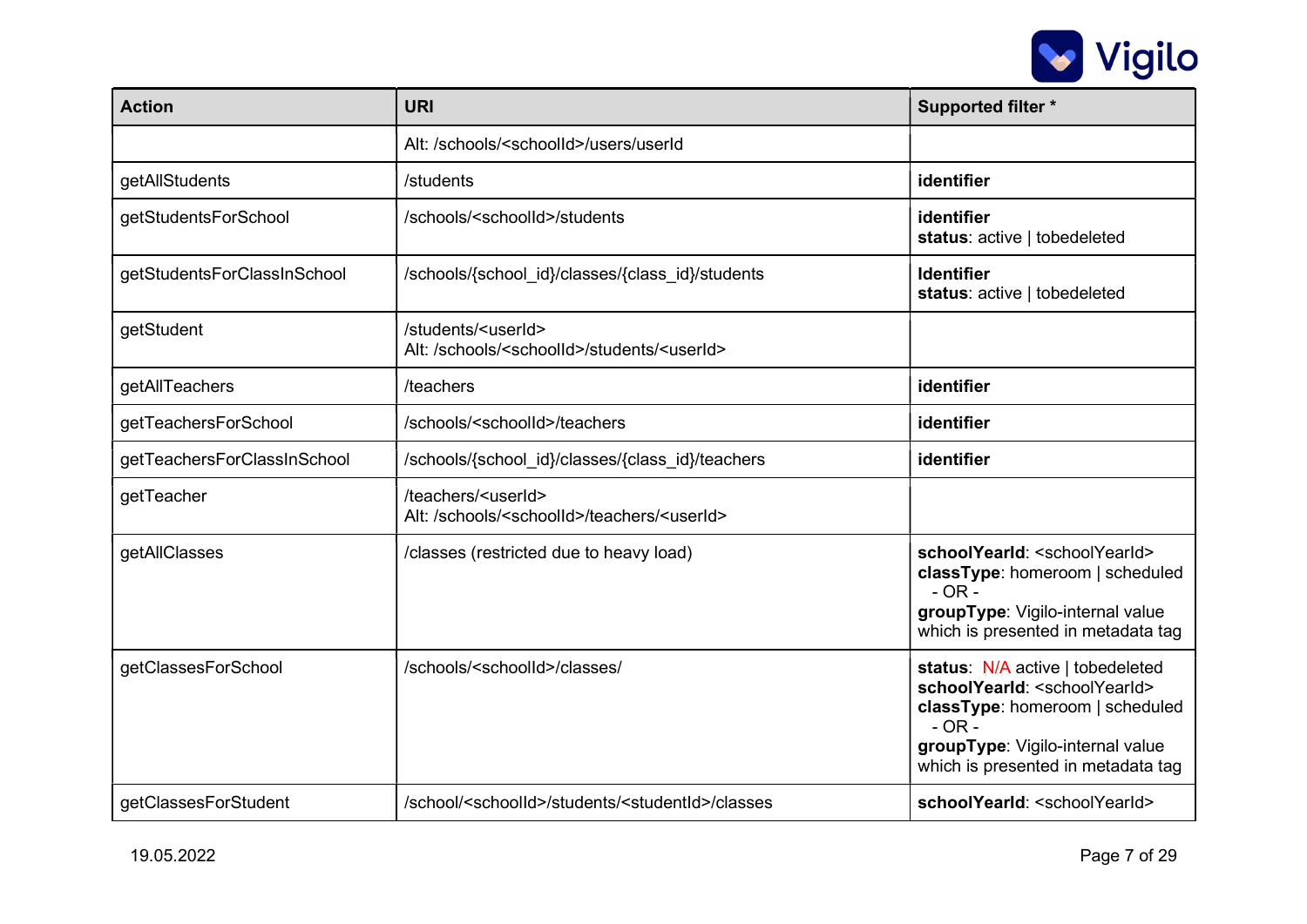

| <b>Action</b>                   | <b>URI</b>                                                                                                               | <b>Supported filter *</b>                                                                                                                    |
|---------------------------------|--------------------------------------------------------------------------------------------------------------------------|----------------------------------------------------------------------------------------------------------------------------------------------|
|                                 |                                                                                                                          | classType: homeroom   scheduled<br>$-$ OR $-$<br>groupType: Vigilo-internal value<br>which is presented in metadata tag                      |
| getClass                        | /classes/ <classid><br/>Alt: /schools/<schoolid>/classes/<classid></classid></schoolid></classid>                        |                                                                                                                                              |
| getAllCourses                   | /courses (restricted due to heavy load) In development                                                                   |                                                                                                                                              |
| getCoursesForSchool             | /schools/ <schoolid>/courses/ In development</schoolid>                                                                  |                                                                                                                                              |
| getCourse                       | In development                                                                                                           |                                                                                                                                              |
| getAllEnrollments               | /enrollments (restricted due to heavy load unless schoolYearld is<br>specified; /enrollments)                            | schoolYearId: <schoolyearid><br/>status: active   tobedeleted<br/>role: teacher   student</schoolyearid>                                     |
| <b>GetEnrollmentsForStudent</b> | /school/ <schoolid>/students/<studentid>/enrollments</studentid></schoolid>                                              | schoolYearId: <schoolyearid><br/>status: active   tobedeleted</schoolyearid>                                                                 |
| getEnrollmentsForSchool         | /schools/ <schoolid>/enrollments</schoolid>                                                                              | schoolYearId: <schoolyearid><br/>status: active   tobedeleted<br/>role: teacher   student<br/>classType: homeroom   scheduled</schoolyearid> |
| getEnrollmentsForClassInSchool  | /schools/{school id}/classes/{class id}/enrollments                                                                      | status: active   tobedeleted<br>role: teacher   student                                                                                      |
| getEnrollment                   | /enrollments/ <enrollmentid><br/>/schools/<schoolid>/enrollments/<enrollmentid></enrollmentid></schoolid></enrollmentid> |                                                                                                                                              |
| getTerms                        | /terms                                                                                                                   |                                                                                                                                              |
| getTermsForSchool               | /schools/ <schoolid>/terms</schoolid>                                                                                    |                                                                                                                                              |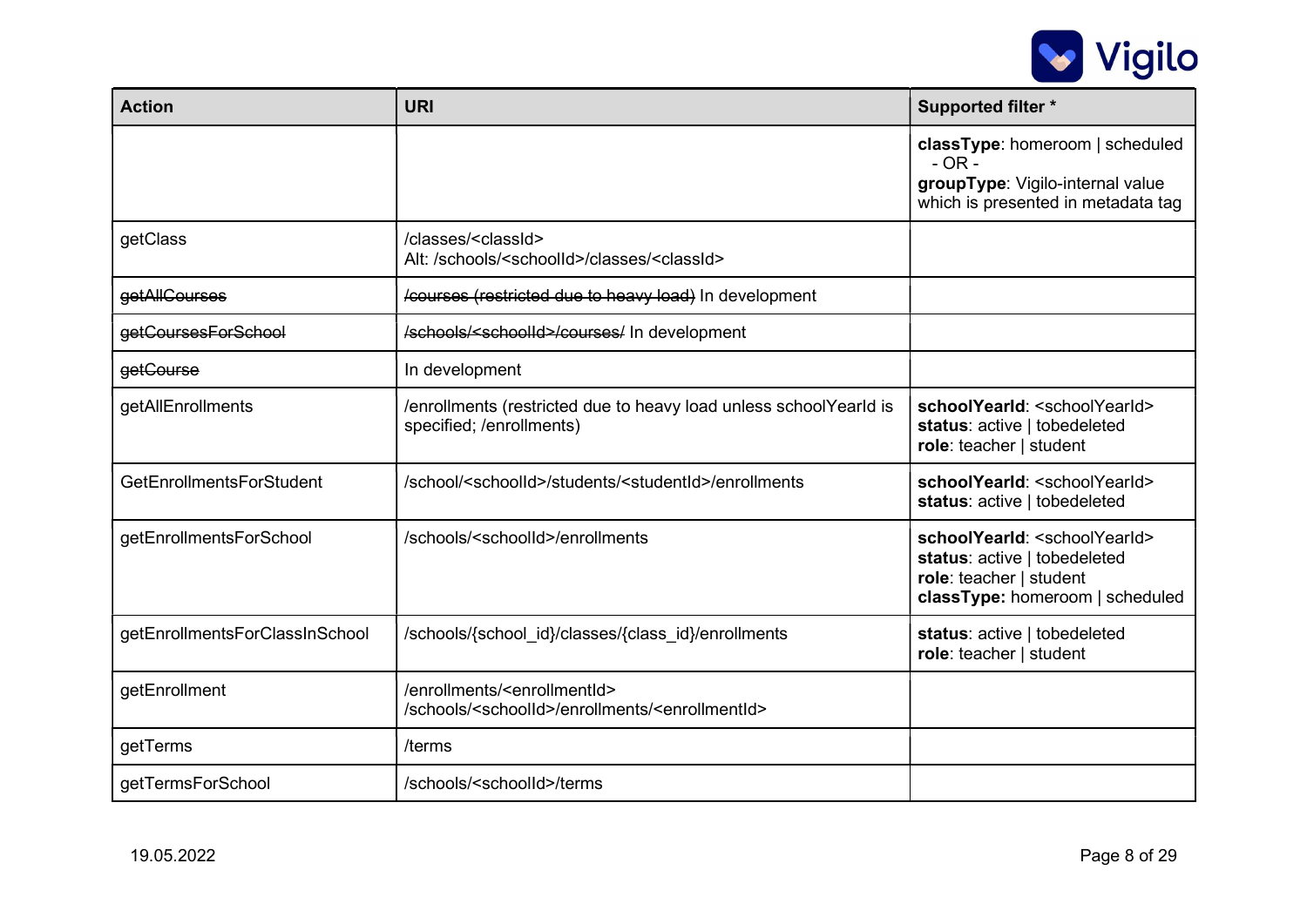

| <b>Action</b> | <b>URI</b>                                                                                | <b>Supported filter *</b> |
|---------------|-------------------------------------------------------------------------------------------|---------------------------|
| getTerm       | /terms/ <termid><br/>Alt: /schools/<schoolld>/terms/<termid></termid></schoolld></termid> |                           |

### 6 Additional Metadata

The "metadata"-tag of the payloads consist of additional data which can be useful. It's basically a key-value map which does not have any specific parameters according to the standard but are populated on-demand with data which can be useful for the consumer of the API. The table below lists some of the values currently available. Please note - when there's an empty value, the key might also not come.

| Payload | <b>Metadata</b>                                                                                                                                                                                                                                                                                                                                                                                                                                                                                                                                                                                                                                                                                                                                                                                                                                                                                          |
|---------|----------------------------------------------------------------------------------------------------------------------------------------------------------------------------------------------------------------------------------------------------------------------------------------------------------------------------------------------------------------------------------------------------------------------------------------------------------------------------------------------------------------------------------------------------------------------------------------------------------------------------------------------------------------------------------------------------------------------------------------------------------------------------------------------------------------------------------------------------------------------------------------------------------|
| Org     | <b>academicSessions:</b> Link to AcademicSessions for this org.<br><b>classes:</b> Link to Classes for this org.<br>students: Link to Students (user-objects) for this org.<br>teachers: Link to Teachers (user-objects) for this org.<br>enrollments: Link to Enrollments for this org.<br>courses: Link to Courses for this org.<br>externalOrganizationNumber: OrganizationUnit - externalOrganizationNumber<br>addressline1: Organization addressline1<br>addressline2: Organization addressline2<br>postalCode: Organization postalCode<br>city: Organization city<br>latitude: Organization latitude<br><b>longitude:</b> Organization longitude<br>phoneNumber: Organization phoneNumber<br>email: Organization email<br>homePageUrl: Organization homePageUrl<br>managerFirstName: Organization managerFirstName<br>managerLastName: Organization managerLastName<br>vigold: Organization vigold |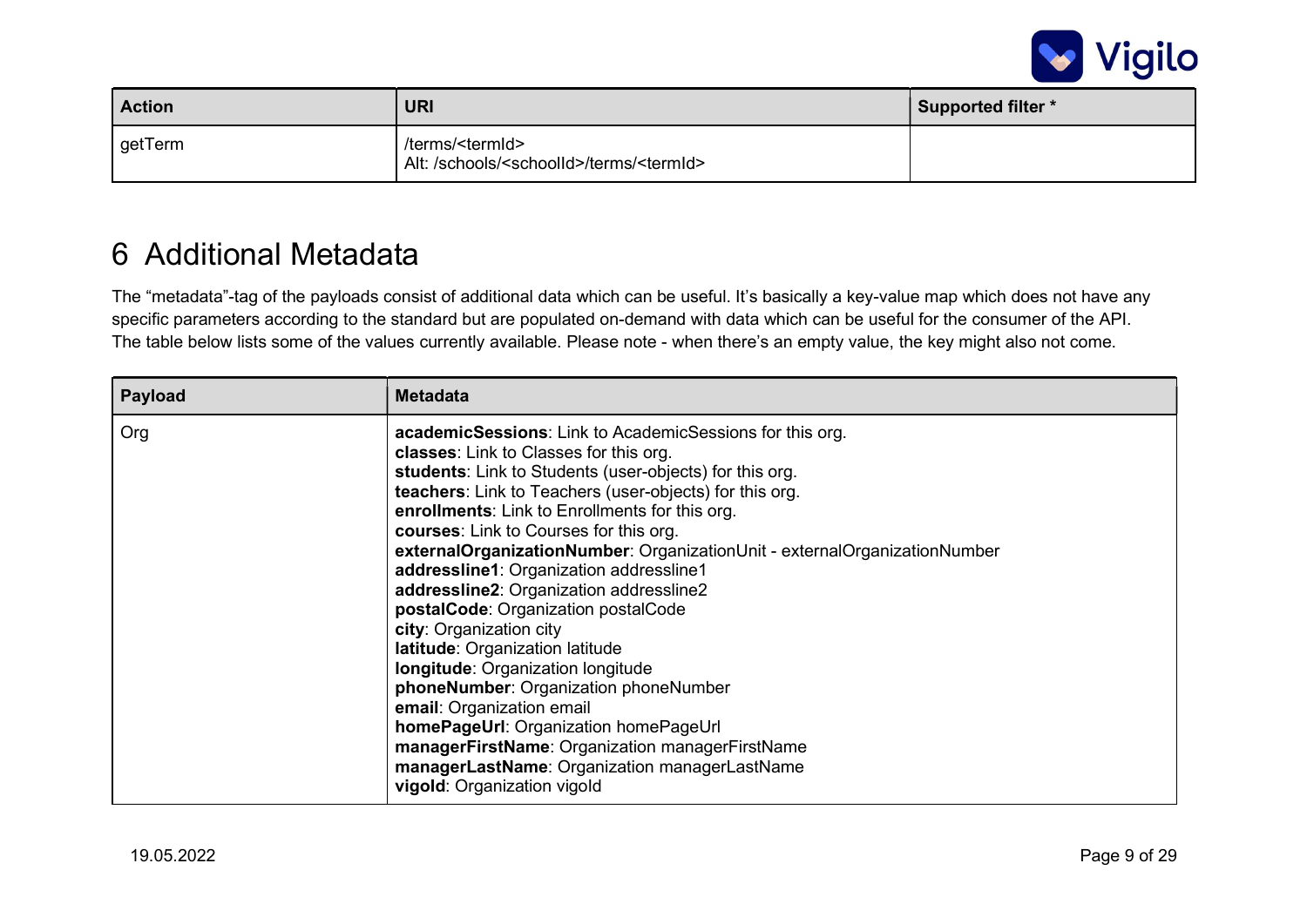

| <b>Payload</b>                                                                                                                                                                                                                                                                                                                                                                                              | <b>Metadata</b>                                                                                                                                                                                                                                                                                                                                                                                                                                                                                                                                                                                                                                                                                                                                                                                                                                                                                                                                                                                                                                                                                                                                                                                                                                                                                                                                                                                                                                                                                                                                                                                                                                                                                                     |  |  |
|-------------------------------------------------------------------------------------------------------------------------------------------------------------------------------------------------------------------------------------------------------------------------------------------------------------------------------------------------------------------------------------------------------------|---------------------------------------------------------------------------------------------------------------------------------------------------------------------------------------------------------------------------------------------------------------------------------------------------------------------------------------------------------------------------------------------------------------------------------------------------------------------------------------------------------------------------------------------------------------------------------------------------------------------------------------------------------------------------------------------------------------------------------------------------------------------------------------------------------------------------------------------------------------------------------------------------------------------------------------------------------------------------------------------------------------------------------------------------------------------------------------------------------------------------------------------------------------------------------------------------------------------------------------------------------------------------------------------------------------------------------------------------------------------------------------------------------------------------------------------------------------------------------------------------------------------------------------------------------------------------------------------------------------------------------------------------------------------------------------------------------------------|--|--|
|                                                                                                                                                                                                                                                                                                                                                                                                             | shortName: Organization short-name<br>key: Only for tenants: Tenant "key".<br>ownership: Schools: "Privat" "Offentlig"   ChildCares: "Privat" "Kommunal"                                                                                                                                                                                                                                                                                                                                                                                                                                                                                                                                                                                                                                                                                                                                                                                                                                                                                                                                                                                                                                                                                                                                                                                                                                                                                                                                                                                                                                                                                                                                                            |  |  |
| <b>User</b><br>Note: 1 person might be several<br>users with the same sourceld, but<br>with different roles and orgs.<br>(student/teacher/parent). 1 user<br>might also come as several<br>students or teachers - one pr org<br>where they belong. E.g: 1 user is<br>a parent + 50% teacher at two<br>schools + taking a course at a<br>third school = $1$ parent + $2$<br>teachers + 1 student occurrence. | formOfWrittenNorwegian: nn   nb<br>firstLanguage: Language codes according to ISO 639 alpha 3 (new in doc)<br>gender: male   female.<br>birthDate: Date of birth (format: yyyy-MM-dd).<br>fromDate: (student) fromDate (Not currently in use!)<br>toDate: (student) toDate (Not currently in use!)<br>userIdsMerged: The IDs of persons that has been merged into this (previous persons has been<br>removed) as a part of duplicate handling process in Vigilo<br>Only returned when getting in the context of an organization:<br>primaryOrg: true false - For students (not in use for childcare) this is called "hospiteringselev" in user<br>interface. For employees this is called "primærenhet" in user interface (new).<br>employeeNumber: Employee number (new)<br>employeeFromDate: Start-date for the employee (new)<br>employeeToDate: End-data (until, not included) for the employee (new)<br>employeeStatus: (active, starting, ended): The status calculated by the from-date/to-date interval<br>(new)<br>inactiveDate: (student) inactiveDate<br>schoolTransportFromDate: (student) FromDate this student is eligible for free school transport<br>schoolTransportEndDate: (student) EndDate this student is eligible for free school transport<br>schoolTransportDescription: (student) School transport description.<br>positions: (teacher) Array of positions for the teacher (new: even for childcare employees). May<br>contain the following data:<br>positionName: (teacher) positionName<br>positionDescription: (teacher) positionDescription<br>positionPercentage: (teacher) positionPercentage.<br>employmentType: (teacher) employmentType (see positionType – will be deprecated) |  |  |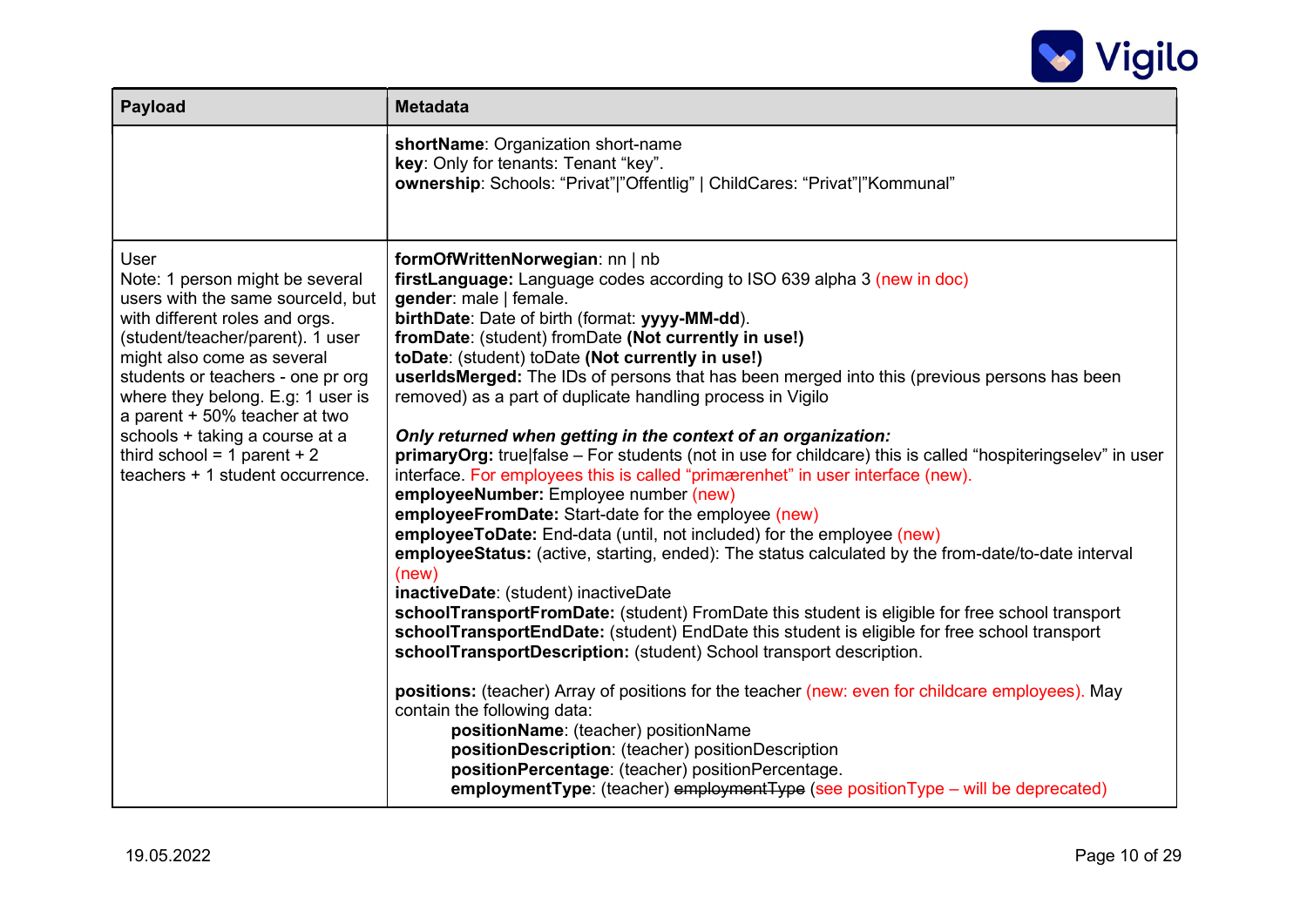

| <b>Payload</b>  | <b>Metadata</b>                                                                                                                                                                                                                                                                                                                                                                                                                                                                                                                                                                                              |  |  |
|-----------------|--------------------------------------------------------------------------------------------------------------------------------------------------------------------------------------------------------------------------------------------------------------------------------------------------------------------------------------------------------------------------------------------------------------------------------------------------------------------------------------------------------------------------------------------------------------------------------------------------------------|--|--|
|                 | positionType: (teacher) positionType (new)<br>status: (teacher) employee position status (starting, quit, active).<br>startDate: position start date<br>endDate: position end date (until, not included)<br>studentid: N/A: internal use only.<br>clientId: N/A: internal use only.<br>personId: N/A: internal use only (same as sourcedId).<br>employeeld: N/A: internal use only (new in doc).<br>userlds (not in metadata-tag, but documented here as it's dynamic):<br>adUserIdentifier: ActiveDirectory username.<br>feideUserIdentifier: Feide username.<br>upnUserIdentifier: UPN username.           |  |  |
|                 | employeeNumber: Employee number (new in doc)                                                                                                                                                                                                                                                                                                                                                                                                                                                                                                                                                                 |  |  |
| AcademicSession | status: status of the schoolYear directly from Vigilo. "Nåværende Utgått Pre_registered"<br>org: Link to the Organization of which this academicSession belongs.                                                                                                                                                                                                                                                                                                                                                                                                                                             |  |  |
| Class           | schoolYear: Link to the academicSession (type: schoolYear) this class belongs to.<br>pasPeriod: If this instance is a PAS-group, this will display PAS Period.<br>pasSubjectCode: If this instance is a PAS-group, this will display PAS SubjectCode.<br>groupType: GroupType from Vigilo. Possible values to date: (Class, LearningSupport, SubjectGroup,<br>SnoGroup, GnoGroup, SfoGroup, SfaGroup, TpoGroup, NativeLanguage, TofGroup, OtherUsers,<br>PasTestGroup)<br>pasTransferRequestedByPersonId: If this instance is a PAS-group, this will display the user which<br>transferred the group to PAS. |  |  |
| Enrollment      | schoolYear: Link to the academicSession (type: schoolYear) this enrollment belongs to.<br>inactiveDate: (student) inactiveDate<br>positions: (teacher) Array of positions for the teacher. Contains the following data:<br>positionName: (teacher) positionName<br>positionDescription: (teacher) positionDescription                                                                                                                                                                                                                                                                                        |  |  |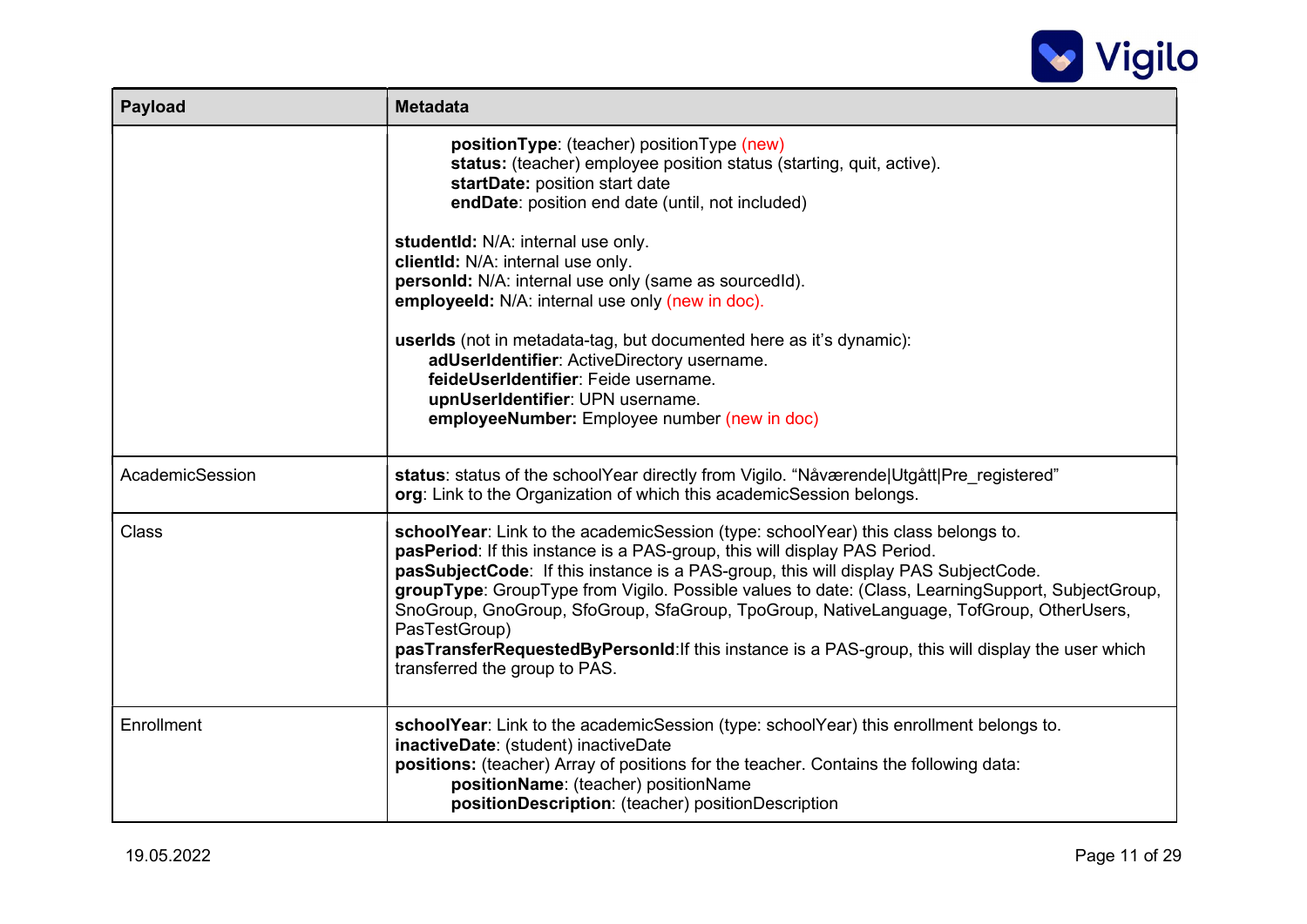

| Payload | <b>Metadata</b>                                                                                                                                                                                              |  |
|---------|--------------------------------------------------------------------------------------------------------------------------------------------------------------------------------------------------------------|--|
|         | positionPercentage: (teacher) positionPercentage.<br>employmentType: (teacher) employmentType.<br>status: (teacher) employee position status (starting, quit, active).<br>endDate: (teacher) positionEndDate |  |
| Course  | N/A                                                                                                                                                                                                          |  |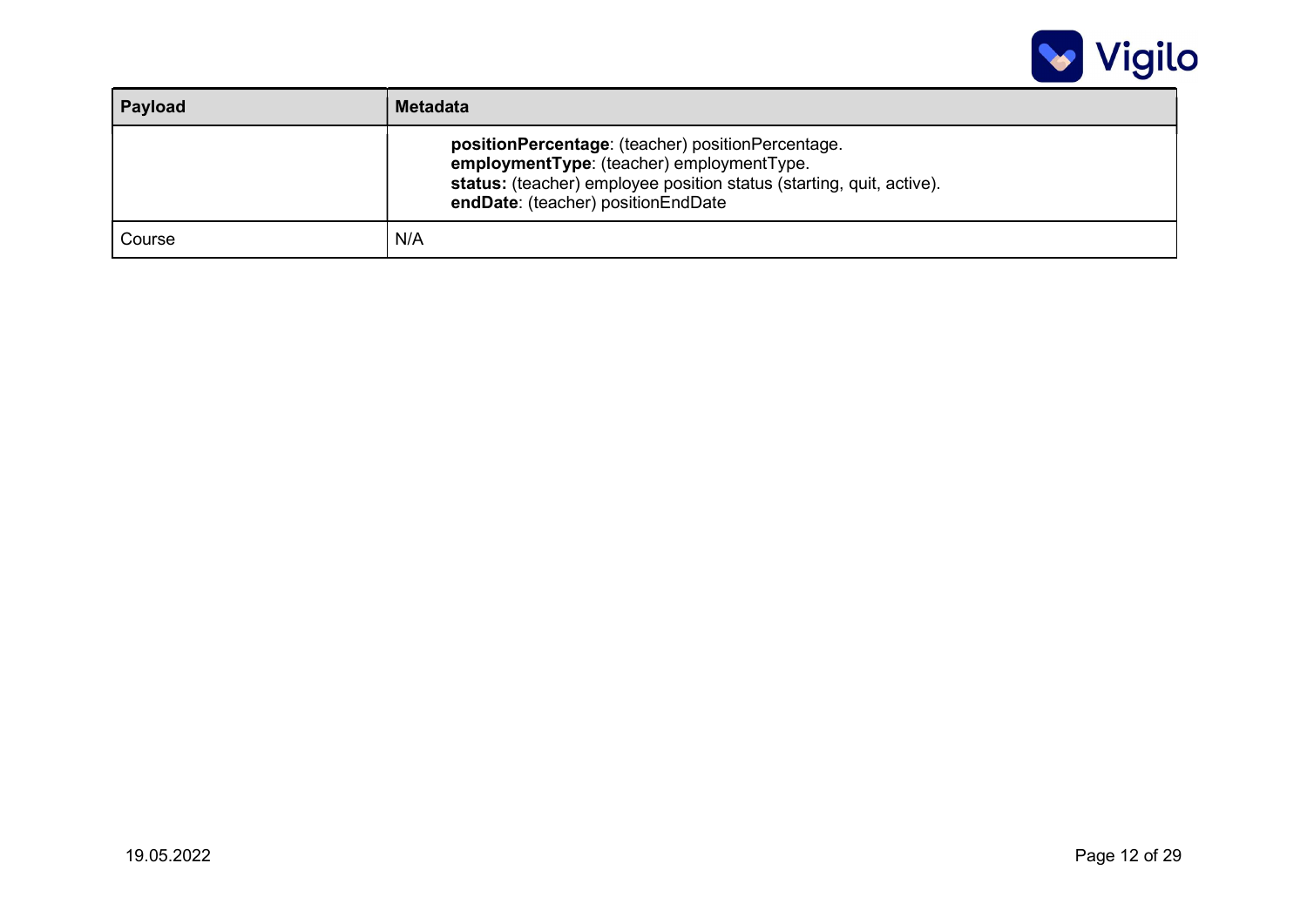

### 6.1 Overview of GroupTypes in Vigilo OAS

The following groups types are available, and can be filtered:

| Group           | Norwegian name               | English name                                     | Norwegian comments                                                                                                          |
|-----------------|------------------------------|--------------------------------------------------|-----------------------------------------------------------------------------------------------------------------------------|
| Class           | Skole:<br>Klasse             | School:<br>Class                                 | Skole: Elevens tilhørighet til klasse/basisgruppe                                                                           |
|                 | Barnehage:<br>Avdeling       | Childcare:<br>Department                         | Barnehage: Barnet tilhørighet til avdeling                                                                                  |
|                 | SFO:<br>SFO-modell           | Afterschool:<br>AfterSchool model                | SFO: Elevens tilhørende SFO-modell i enheten                                                                                |
| SubjectGroup    | Faggruppe                    | Subject Group                                    | Faggrupper                                                                                                                  |
| PasTestGroup    | PAS Prøvegruppe              | PAS - test group                                 | Kun for PAS prøvegrupper                                                                                                    |
| LearningSupport | Spesialundervisning          | Learning support                                 | Undervisningsgrupper for elever med rett til<br>spesialundervisning hvor det er fattet et enkeltvedtak                      |
| SnoGroup        | Særskilt norskopplæring      | Adapted language education                       | Undervisningsgrupper for elever med rett til Særskilt<br>norskopplæring hvor det er fattet et enkeltvedtak                  |
| GnoGroup        | Grunnleggende norskopplæring | <b>Basic Norwegian</b>                           | Undervisningsgrupper for elever med rett til Grunnleggende<br>Norskopplæring hvor det er fattet et enkeltvedtak             |
| SfoGroup        | Skolefritidsordning          | After school activity                            | Gruppe for elever som har SFO-plass, hvor skolene velger å<br>legge «Miljøtimeplaner» med tilhørende leksjoner i Vigilo     |
| SfaGroup        | Skolefriavlastning           | After school care for special-<br>needs children | Grupper for elever som har SFA plass, hvor skolene velger å<br>legge «Miljøtimeplaner» med tilhørende leksjoner i Vigilo.   |
| TpoGroup        | Ekstra/TPO                   | Extra                                            | Undervisningsgrupper for elever som trenger<br>tilrettelegging/tilpasset opplæring, hvor det ikke er fattet<br>enkeltvedtak |
| TofGroup        | Tospråklig fagopplæring      | Bilingual subject teaching                       | Undervisningsgrupper for elever med rett til tospråklig<br>fagopplæring hvor det er fattet et enkeltvedtak                  |
| NativeLanguage  | Morsmålsopplæring            | Native-language instruction<br>group             | Undervisningsgrupper for elever med rett til<br>morsmålsopplæring hvor det er fattet et enkeltvedtak                        |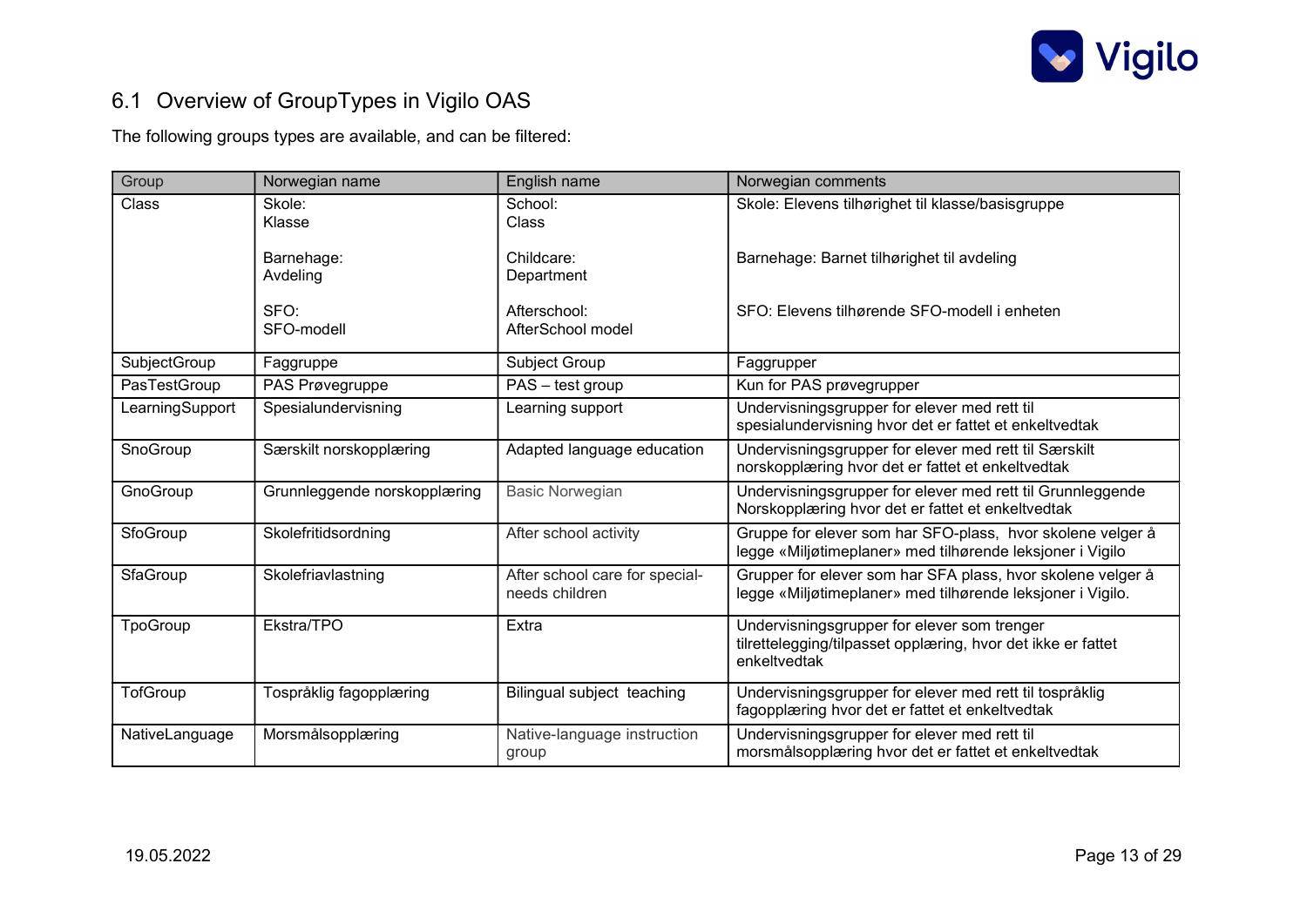

| Group             | Norwegian name | English name | Norwegian comments                                                                                                    |
|-------------------|----------------|--------------|-----------------------------------------------------------------------------------------------------------------------|
| <b>OtherUsers</b> | Andre brukere  | Other users  | Benyttes til grupper det en ikke ønsker å ha med elever, f.eks:<br>Inspeksjon<br>Elevsamtaletime<br>Møtetid<br>Utleie |

Note: For information security reasons two groups types are NOT available through OneRoster API:

- WrittenExamnGroup
- oralExamnGroup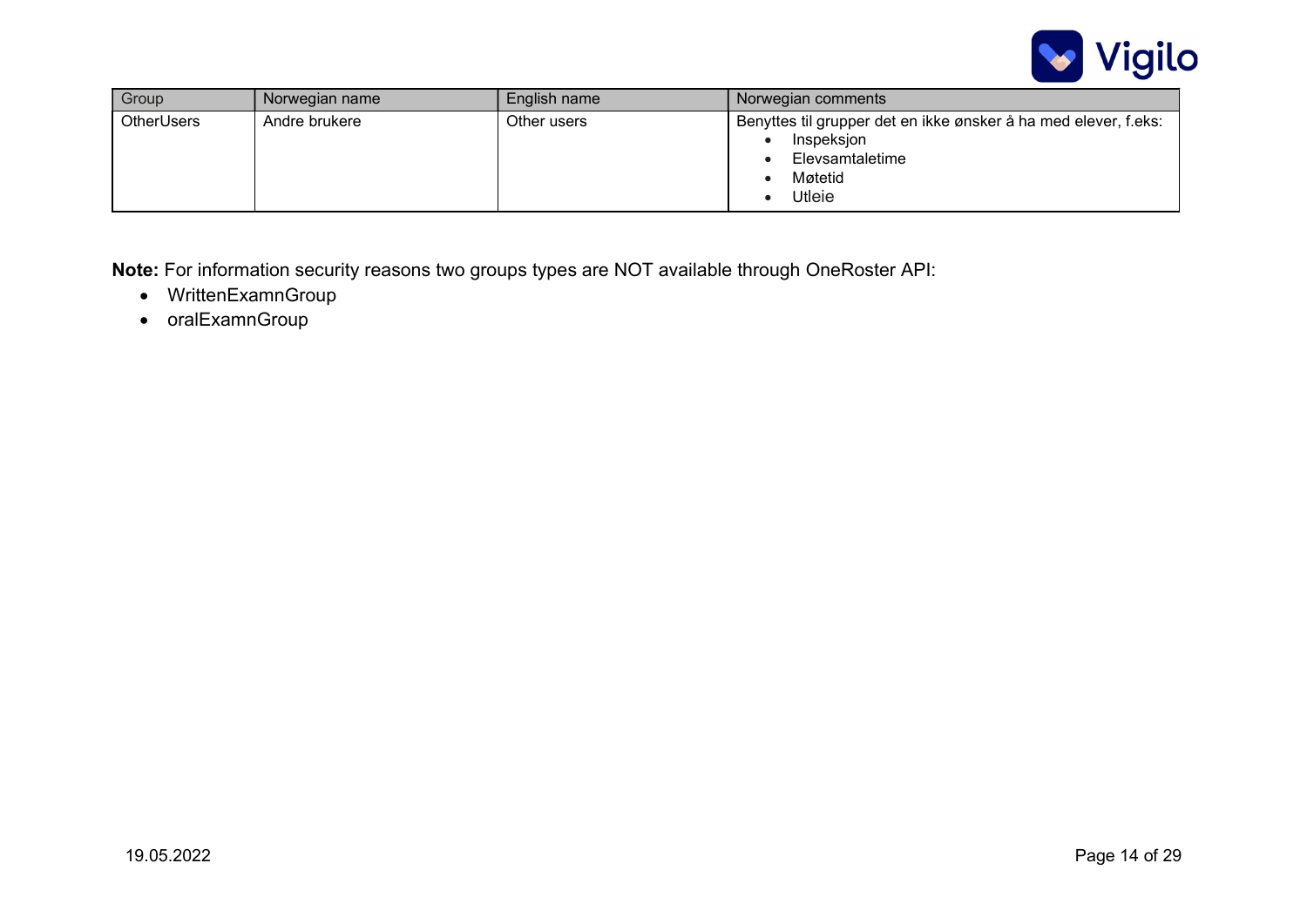

### 7 Implementation guide

- 1. Get parents: /users?filter=role='parent'
	- a. Get schools: /schools/

For each school (avoid parallelism):

- 1. Get students /schools/<orgId>/students
- 2. Get teachers /schools/<orgId>/teachers
- 3. Get present active school year: /schools/<orgId>/academicSessions?filter=type='schoolYear' AND status='active'
- 4. Use 'sourceId' from active school year (unique pr. school) to get classes: /schools/<orgId>/classes?filter=schoolYearId='<schoolYearId (sourceId) in academicSessions>'
- 5. Use sourceId from active school year to get enrollments: /schools/<orgId>/enrollments?filter=schoolYearId='<schoolYearId (sourceId) in academicSessions>' (you might also include classType='homeroom' which will perform better, but you'll only get enrollments for homeroom classes (e.g: "5B"). If classType='scheduled' is used, you'll get enrollments for other groups (e.g: "Engelsk 5B").
- 6. Use enrollments to filter which teachers and students are active in the different classes.
- 7. Find active employees which are not enrolled (e.g admin staff), by finding the teachers (step 2) which have metadata status "active" (new and better alternative: Check metadata-tag "employeeStatus" for value "active") and are not in the list of teachers found in 6.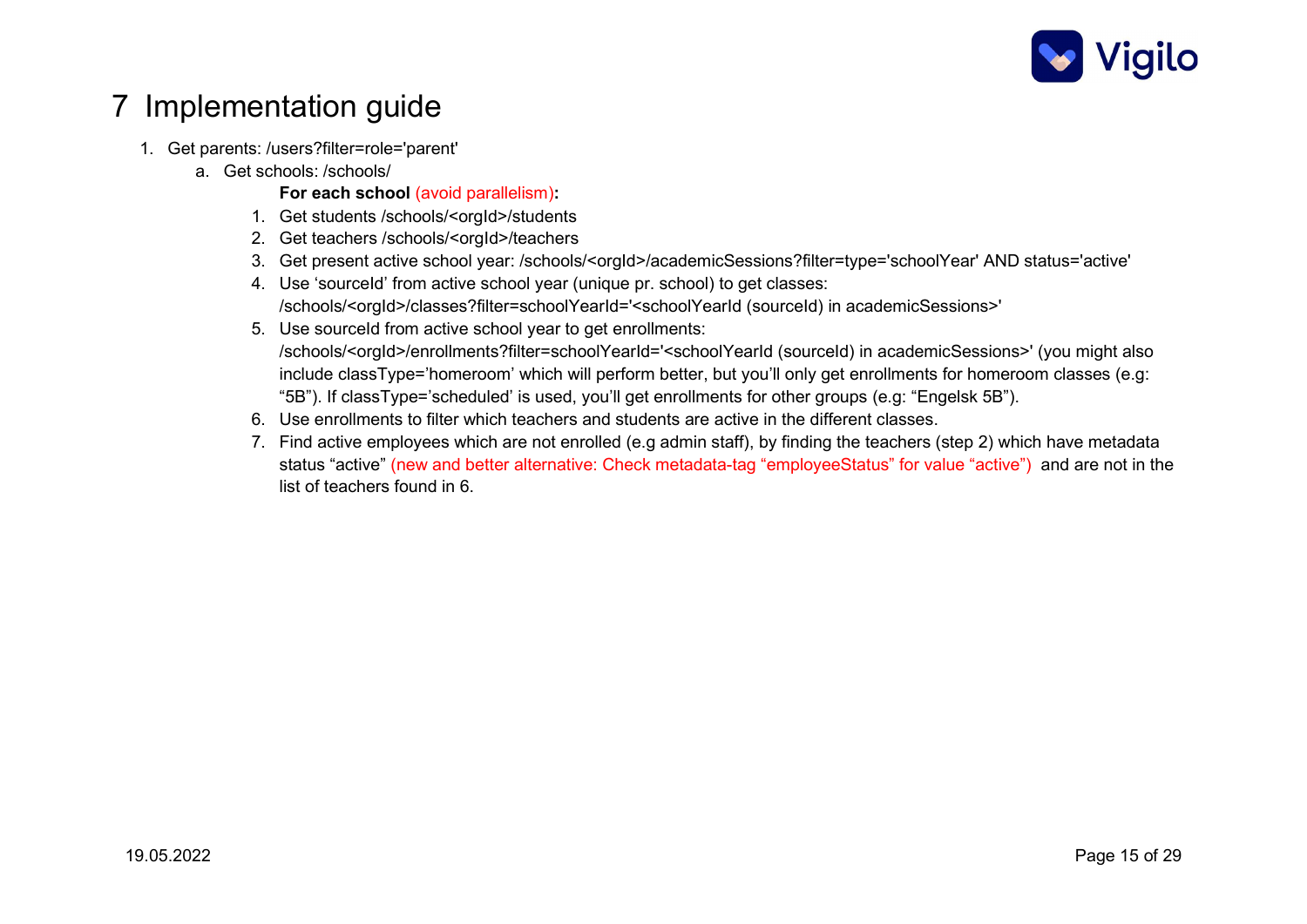

### 7.1 How to exclude previous administrative staff in school

To find previous administrative staff in school, find the teachers that are NOT enrolled AND where the metadata-tag employeeStatus = "ended". For child care the employeeStatus can be used in the same way to identify previous staff in general. Employees that has from-date in the future will have employeeStatus = "starting".

In current HR-model in Vigilo all employees will have metadata status = "Active". To sort out previous school employees that should be set inactive in customers IAM-systems (Feide and AD catalog), the metadata for POSITIONS has to be included in the filtering process:

To find inactive administrative staff in school is done like this:

#### Find the teachers that are not enrolled AND has no active/current positions.

Note that this method is currently not valid for childcare-staff, as the position concept for childcare employees are not a part of current HR model for child care. To handle childcare positions, you'd have to use available metadata-tags on employee (e.g. "AD User name") to check which employees are active or not, specially related to employees with part-time employments/positions in different units within the same municipality. Such methods should be used with care and in cooperation between municipality administrator and internal or external IAM partner (Identity and Access Management).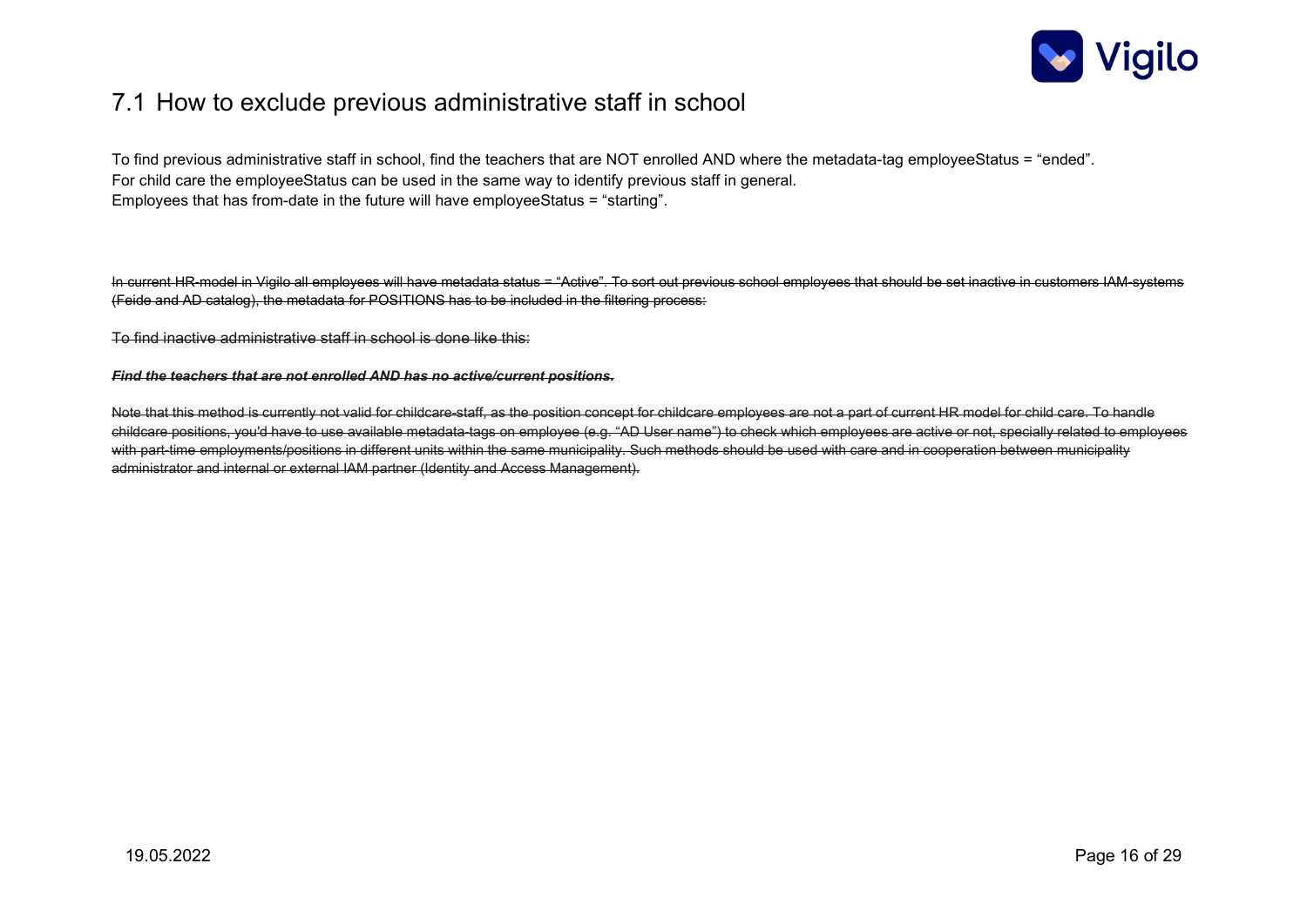

### 7.2 Implementation notes

| <b>Subject</b>                                                              | <b>Note</b>                                                                                                                                                                                                                                                        |
|-----------------------------------------------------------------------------|--------------------------------------------------------------------------------------------------------------------------------------------------------------------------------------------------------------------------------------------------------------------|
| startDate and endDate definitions                                           | startDate is always defines as "included".<br>endDate is from 13.Jan 2022 defined as excluded, meaning that if a school-year has 31.July as it last<br>active day, the endDate of the academicSession will be 1. August.                                           |
|                                                                             | Note also that the data type for startDate end endDate are changed from DateTime to Date, with<br>effect from 19. Dec 2021.                                                                                                                                        |
|                                                                             | The changes are compliant with IMS OneRoster standard.                                                                                                                                                                                                             |
|                                                                             | This change affects data-sets where start- and end-dates are relevant, like academic sessions, terms,<br>employee data and position data.                                                                                                                          |
| Childcare employee positions info<br>AfterSchool employee positions<br>info | As for 13, Jan 2022 the position-info for childcare employees are fictive, meaning that the position<br>"startDate" and "endDate" are the dates from the EMPLOYEE start- and end-dates, and not from the<br>actual employment/position as registered in HR-system. |
|                                                                             | Note that employees in AfterSchool are connected to the corresponding school, and has not separate<br>employment info in AfterSchool context.                                                                                                                      |
|                                                                             |                                                                                                                                                                                                                                                                    |
|                                                                             |                                                                                                                                                                                                                                                                    |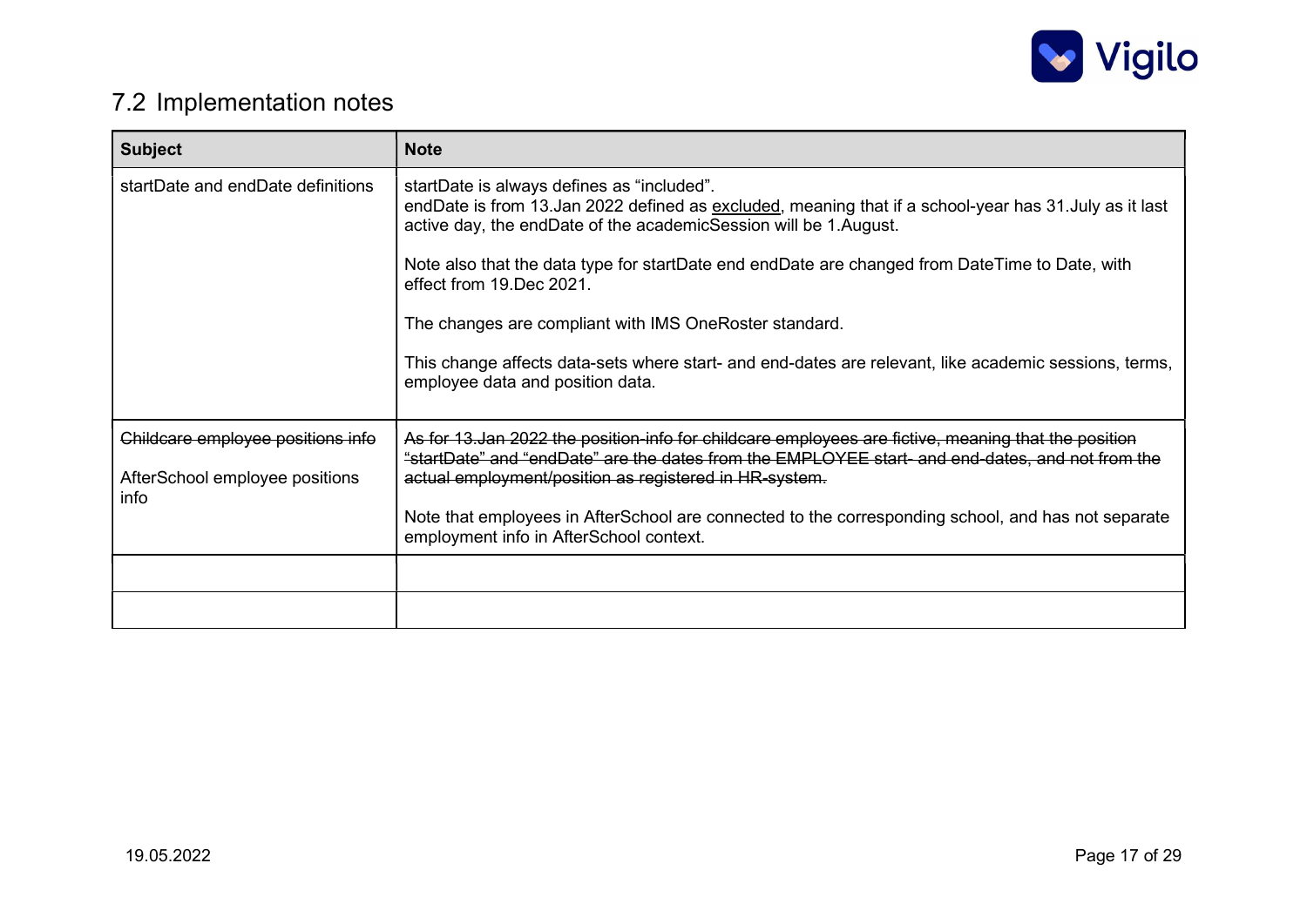

# 8 Endpoints - Childcare extension

#### Base url: https://dataporten-api.vigilo.no:4004/api/<tenantId>ims/oneroster/v1p1

| <b>Action</b>              | URI                                                                                                                                   | <b>Supported filter *</b>                         |
|----------------------------|---------------------------------------------------------------------------------------------------------------------------------------|---------------------------------------------------|
| getAllChildcares           | /childcares                                                                                                                           |                                                   |
| getChildcare               | /childcares/ <childcareid></childcareid>                                                                                              |                                                   |
| getUsersForChildcare       | /childcares/ <childcareid>/users</childcareid>                                                                                        | <b>Identifier</b><br>status: active   tobedeleted |
| getStudentsForChildcare    | /childcares/ <childcareid>/students</childcareid>                                                                                     | identifier<br>status: active   tobedeleted        |
| getTeachersForChildcare    | /childcares/ <childcareid>/teachers</childcareid>                                                                                     | identifier                                        |
| getTeacher                 | /teachers/ <userid></userid>                                                                                                          |                                                   |
| getClassesForChildcare     | /childcares/ <childcareid>/classes/</childcareid>                                                                                     |                                                   |
| getClass                   | /childcares/ <childcareid>/classes/<classid><br/>Alt: /classes/<classid></classid></classid></childcareid>                            |                                                   |
| getEnrollmentsForChildcare | /childcares/ <childcareid>/enrollments</childcareid>                                                                                  | status: active   tobedeleted                      |
| getEnrollment              | /childcares/ <childcareid>/enrollments/<enrollmentid><br/>Alt:/enrollments/<enrollmentid></enrollmentid></enrollmentid></childcareid> |                                                   |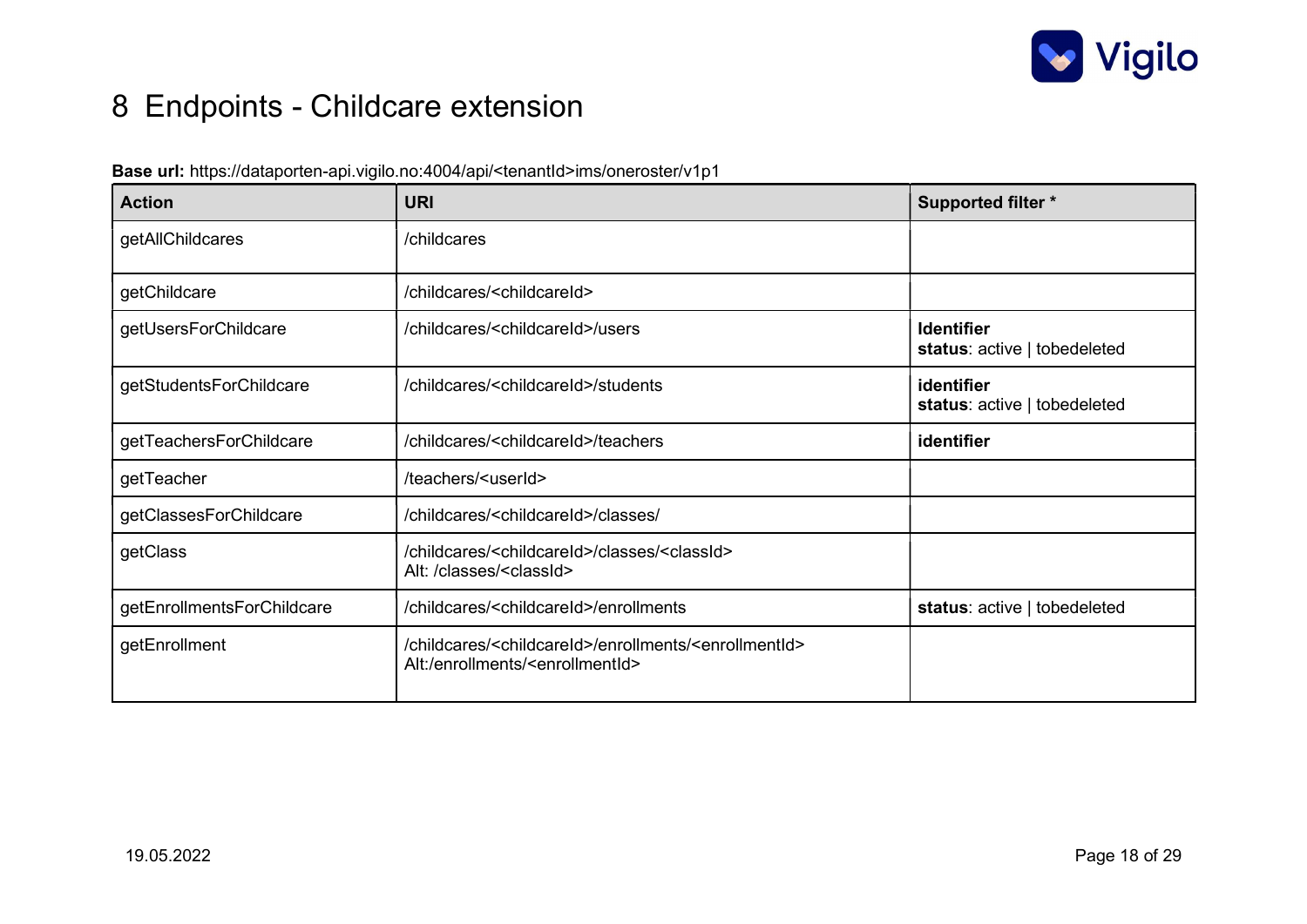

# 9 Endpoints – AfterSchool extension

Base url: https://dataporten-api.vigilo.no:4004/api/<tenantId>ims/oneroster/v1p1

| <b>Action</b>                     | <b>URI</b>                                                                                                                                                                   | <b>Supported filter *</b>                                                        |
|-----------------------------------|------------------------------------------------------------------------------------------------------------------------------------------------------------------------------|----------------------------------------------------------------------------------|
| getAllAfterSchools                | /afterschools                                                                                                                                                                |                                                                                  |
| getAfterSchool                    | /afterschools/ <afterschoolid></afterschoolid>                                                                                                                               |                                                                                  |
| getUsersForAfterSchool            | /afterschools/ <afterschoolid>/users * will only return students</afterschoolid>                                                                                             | status: active   tobedeleted                                                     |
| getStudentsForAfterSchool         | /afterschools/ <afterschoolid>/users</afterschoolid>                                                                                                                         | status: active   tobedeleted                                                     |
| getClassesForAfterSchool          | /afterschools/ <afterschoolid>/classes</afterschoolid>                                                                                                                       | status: active   tobedeleted<br>schoolYearld: sourcedid from<br>academicSessions |
| getClass                          | /afterschools/ <afterschoolid>/classes/<classid><br/>Alt: /classes/<classid></classid></classid></afterschoolid>                                                             |                                                                                  |
| getEnrollmentsForAfterSchool      | /afterschools/ <afterschoolid>/enrollments</afterschoolid>                                                                                                                   | status: active   tobedeleted<br>schoolYearld: sourcedid from<br>academicSessions |
| getEnrollment                     | /afterschools/ <afterschoolid>/enrollments/<enrollmentid><br/>Alt:/enrollments/<enrollmentid></enrollmentid></enrollmentid></afterschoolid>                                  |                                                                                  |
| getAcademicSessionsForAfterSchool | /afterschools/ <afterschoolid>/academicSessions</afterschoolid>                                                                                                              | status: active   tobedeleted                                                     |
| getAcademicSession                | /afterschools/ <afterschoolid>/academicSessions/<academics<br>essionId&gt;<br/>Alt: /academicSessions/<academicsessionid></academicsessionid></academics<br></afterschoolid> |                                                                                  |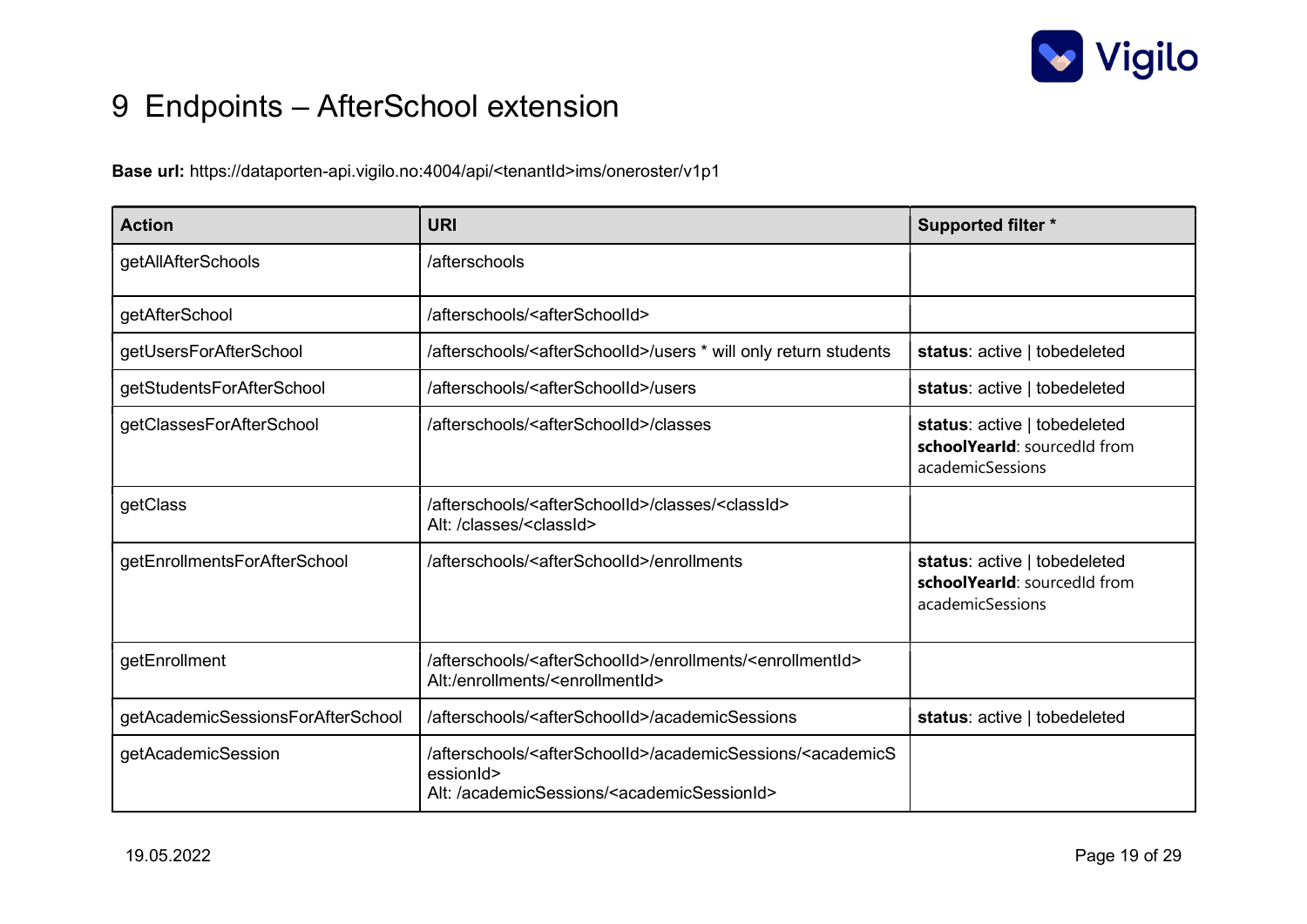

# 10 Endpoints – Application extension

Beta-testing in progress: Changes may come without further notice! Base url: https://dataporten-api.vigilo.no:4004/api/<tenantId>ims/oneroster/v1p1

Note: The payload for afterschool-applications and childcare-applications are structurally different from each other. Applications endpoints also supports limit & offset parameters, e.g: /applications?limit=100&offset=200

| <b>Action</b>                  | <b>URI</b>                                                  | <b>Supported Query/Filter</b>                                                                                                                                                                                                                                                                  |
|--------------------------------|-------------------------------------------------------------|------------------------------------------------------------------------------------------------------------------------------------------------------------------------------------------------------------------------------------------------------------------------------------------------|
| getApplicationsForAfterSchools | /afterschools/applications                                  | personId: Query-parameter, ex: ?personId= <sourcedid<br>uuid of the person from the oneRoster API&gt;<br/>receivedFromTime: Query-parameter, ex:<br/>?receivedFromTime=2021-01-01T08:00:00<br/>receivedToTime: Query-parameter, ex:<br/>?receivedFromTime=2021-02-01T08:00:00</sourcedid<br>   |
| getApplicationsForChildcares   | /childcares/applications                                    | personid: Query-parameter, ex: ?personid= <sourcedid<br>uuid of the person from the oneRoster API&gt;<br/>receivedFromTime: Query-parameter, ex:<br/>?receivedFromTime=2021-01-01T08:00:00<br/>receivedToTime: Query-parameter, ex:<br/>?receivedFromTime=2021-02-01T08:00:00</sourcedid<br>   |
| getApplicationsForAfterSchool  | /afterschools/ <afterschoolid>/applications</afterschoolid> | personid: Query-parameter, ex: ?personid= <sourcedid<br>uuid of the person from the oneRoster API&gt;<br/>receivedFromTime: Query-parameter, ex:<br/>?receivedFromTime=2021-01-01T08:00:00<br/>received To Time: Query-parameter, ex:<br/>?receivedFromTime=2021-02-01T08:00:00</sourcedid<br> |
| getApplicationsForChildcare    | /childcares/ <childcareid>/applications</childcareid>       | personid: Query-parameter, ex: ?personid= <sourcedid<br>uuid of the person from the oneRoster API&gt;<br/>receivedFromTime: Query-parameter, ex:<br/>?receivedFromTime=2021-01-01T08:00:00</sourcedid<br>                                                                                      |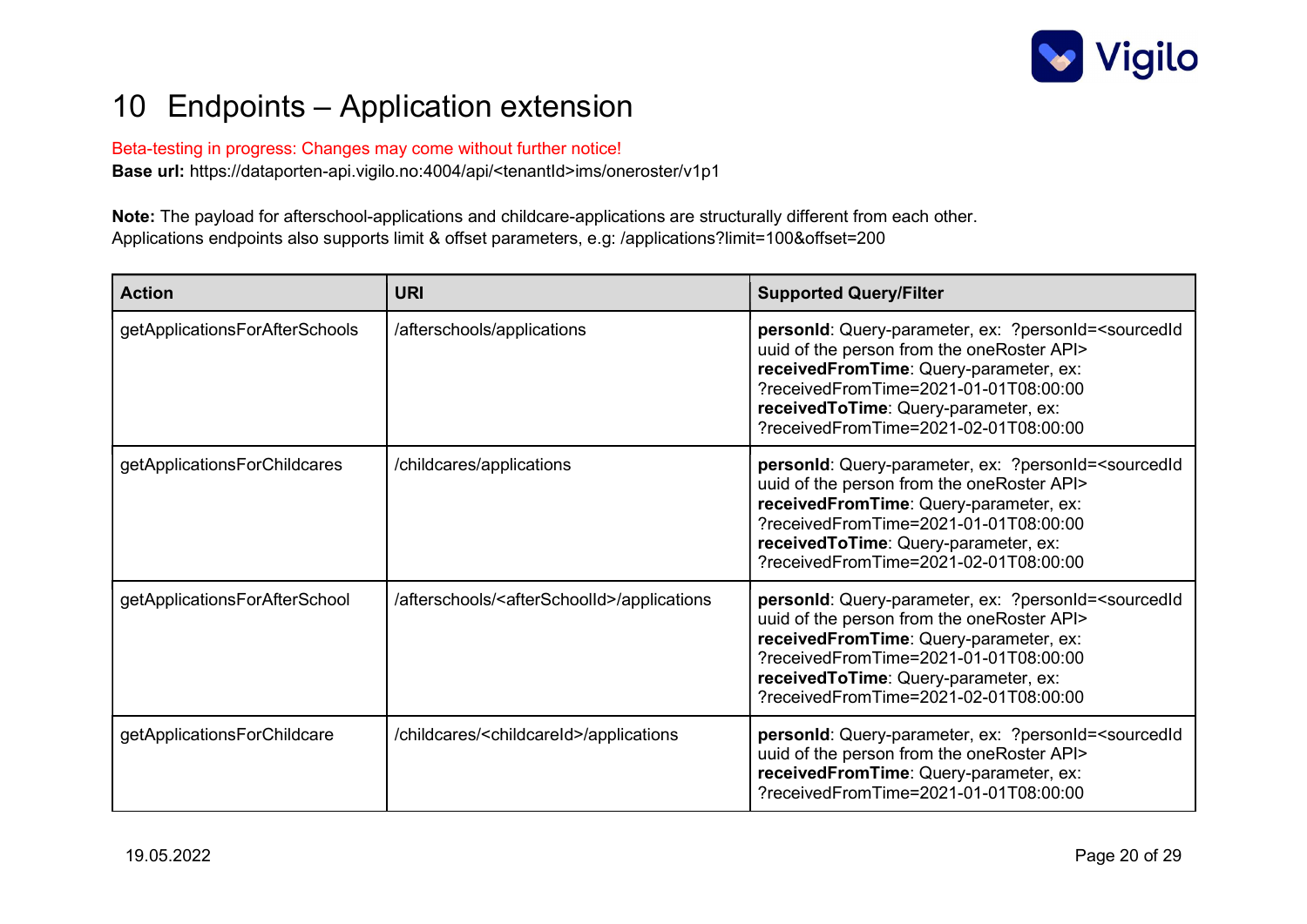

| <b>Action</b>                | <b>URI</b>                                                  | <b>Supported Query/Filter</b>                                                   |
|------------------------------|-------------------------------------------------------------|---------------------------------------------------------------------------------|
|                              |                                                             | received To Time: Query-parameter, ex:<br>?receivedFromTime=2021-02-01T08:00:00 |
| getApplicationForAfterSchool | /afterschools/applications/ <applicationid></applicationid> |                                                                                 |
| getApplicationForChildCare   | /childcares/applications/ <applicationid></applicationid>   |                                                                                 |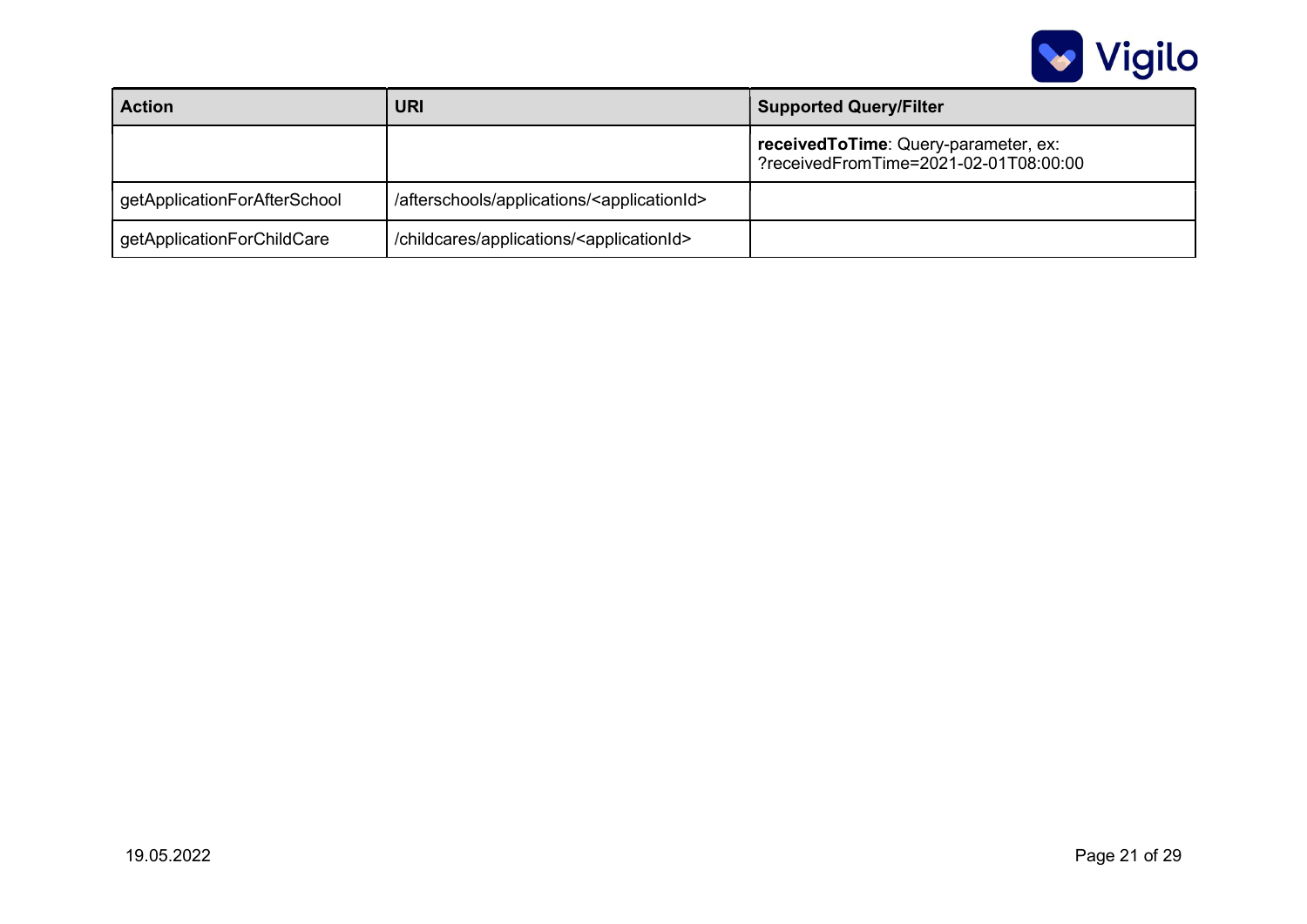

### 11 Endpoints – Sessions

#### Beta-testing in progress: Changes may come without further notice!

Base url: https://dataporten-api.vigilo.no:4004/api/<tenantId>ims/oneroster/v1p1

Note: Will return data for the present active schoolyear if no academicSessionId is given.

| <b>Action</b>                    | <b>URI</b>                                                                        | <b>Supported Query/Filter</b>                                                                                                               |
|----------------------------------|-----------------------------------------------------------------------------------|---------------------------------------------------------------------------------------------------------------------------------------------|
| getSessionsForStudentInSchool    | schools/ <schoolld>/students/<studentid>/sessions</studentid></schoolld>          | week: the weeknumber you want sessions<br>for, like filter=week='18'<br>academicSessionId: sourcedId of the<br>academicSession (schoolyear) |
| getSessionsForEnrollmentInSchool | schools/ <schoolid>/enrollments/<enrollmentid>/sessions</enrollmentid></schoolid> | week: the weeknumber you want sessions<br>for, like filter=week='18'<br>academicSessionId: sourcedId of the<br>academicSession (schoolyear) |

Since sessions is not currently within scope of IMS OneRoster 1.1 specification, the below table explains the API endpoint in more details:

| <b>JSON-tag</b> | <b>Type</b> | <b>Multiplicity</b> | <b>Comment</b>                                                                                     |
|-----------------|-------------|---------------------|----------------------------------------------------------------------------------------------------|
| sessions        | core        | n/a                 |                                                                                                    |
| sourcedId       | string      |                     | Id                                                                                                 |
| status          | enum        |                     | 'active' for the present schoolyear, 'tobedeleted' for inactive schoolyears<br>(previous or next). |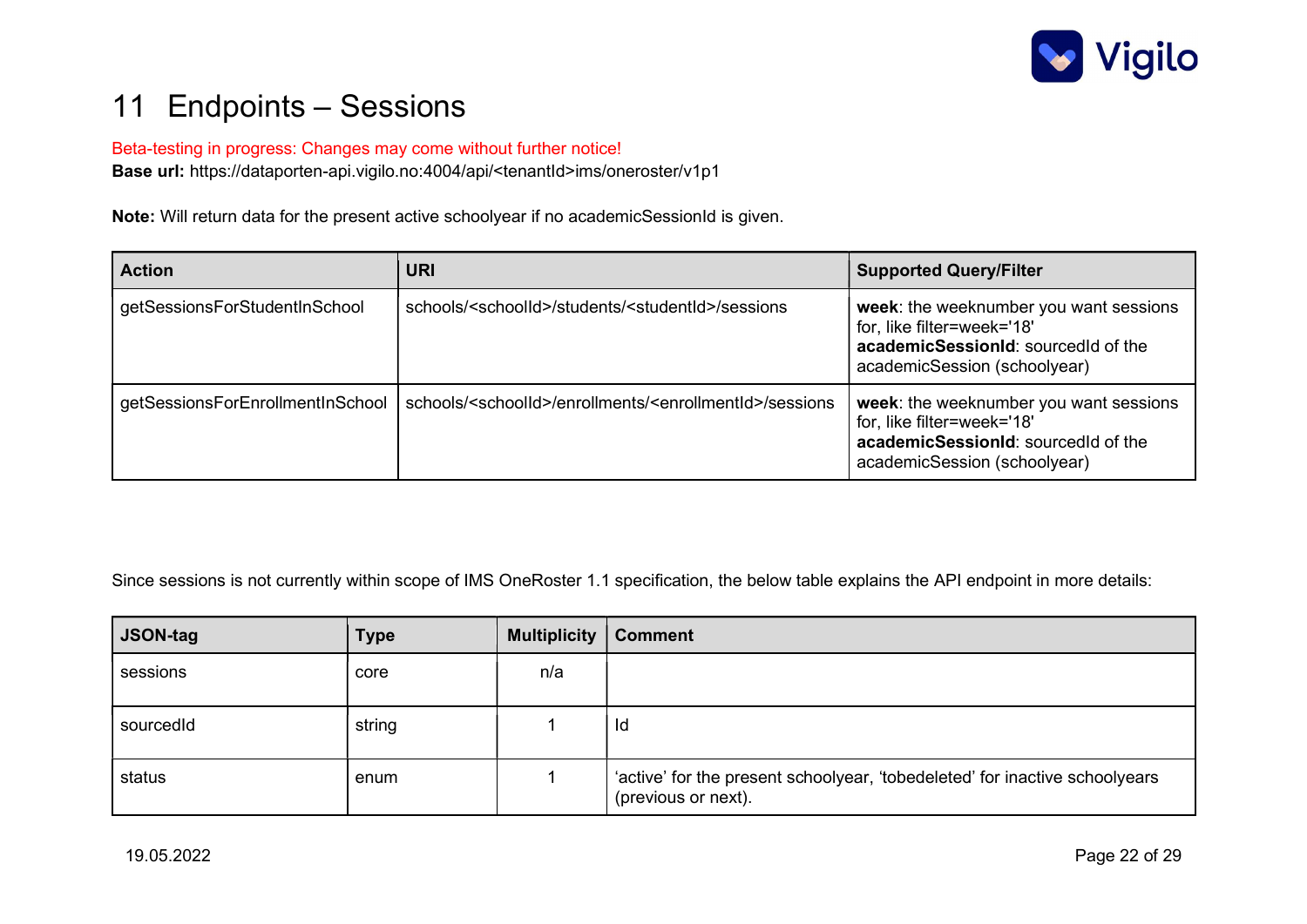

| <b>JSON-tag</b>  | <b>Type</b>     | <b>Multiplicity</b> | <b>Comment</b>                                                                                                                                                                 |
|------------------|-----------------|---------------------|--------------------------------------------------------------------------------------------------------------------------------------------------------------------------------|
| dateLastModified | <b>DateTime</b> | 1                   |                                                                                                                                                                                |
| metadata         | metadata        | 0.1                 |                                                                                                                                                                                |
| title            | string          | $\mathbf{1}$        | The title of the subject, corresponding to the courseCode.                                                                                                                     |
| year             | string          | 1                   | The year the session takes place                                                                                                                                               |
| week             | string          | 1                   | The week the session takes place<br>Data type might be changed to number without further notice.                                                                               |
| courseCode       | string          | 1                   | The Vigilo-internal code for the subject. Note: This is NOT the KL06/GREP-<br>code for the course for the actual grade. The GREP-code can be found via<br>the class-reference. |
| startTime        | time            | 1                   | Start-time of the session                                                                                                                                                      |
| endTime          | time            | $\mathbf{1}$        | End-time of the session                                                                                                                                                        |
| dayOfWeek        | number          | $\mathbf{1}$        | The day of the week the session are held:<br>Mon = $1$ Fri = $5$ .                                                                                                             |
| duration         | number          | $\mathbf{1}$        | Duration of the session in minutes.                                                                                                                                            |
| room             | string          | 0.1                 | The physical room for the session.                                                                                                                                             |
| className        | string          | $\mathbf{1}$        | The name of the corresponding class for the session                                                                                                                            |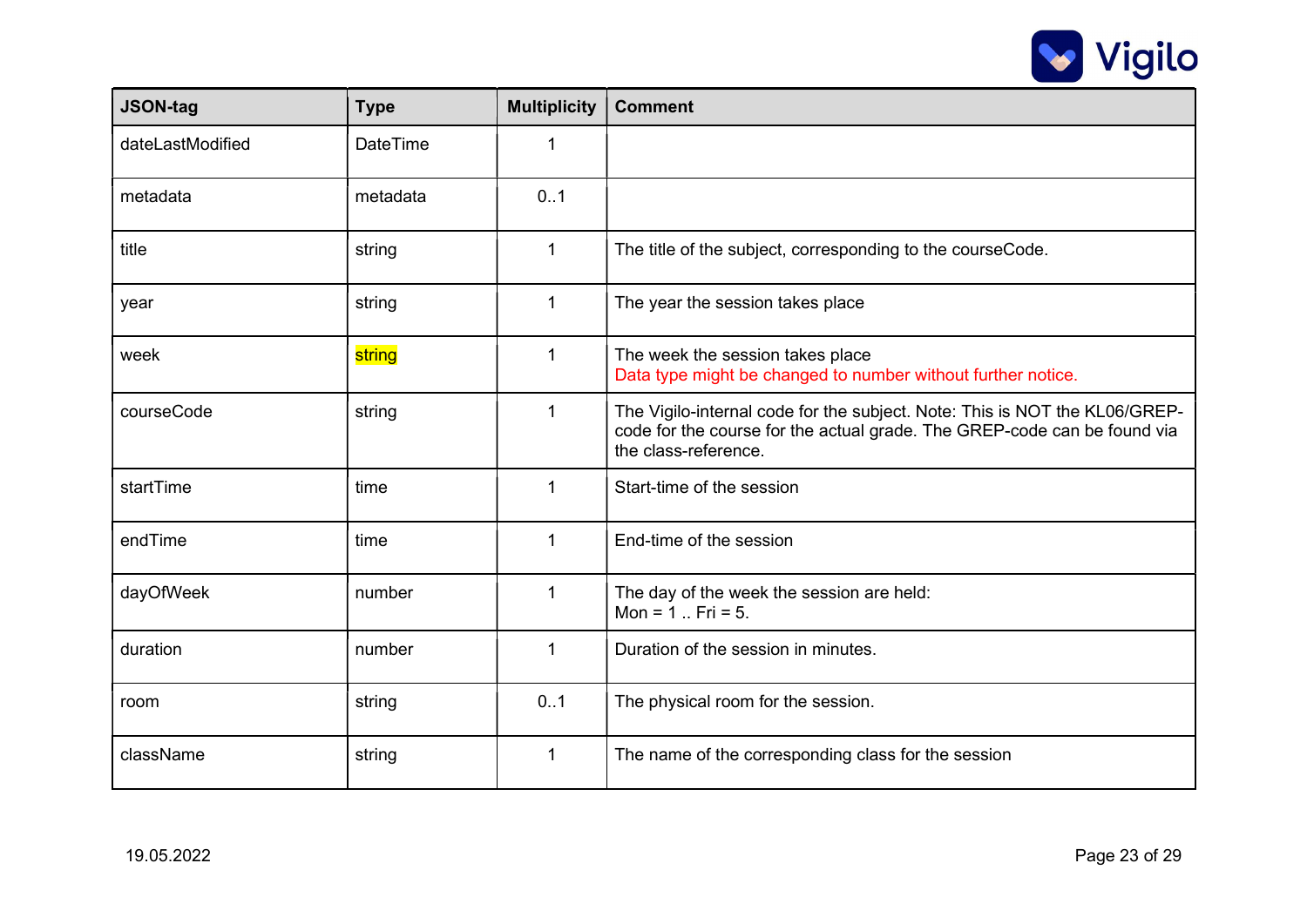

| <b>JSON-tag</b>                         | Type | <b>Multiplicity</b> | <b>Comment</b>                                                    |
|-----------------------------------------|------|---------------------|-------------------------------------------------------------------|
| class (href / sourcedid /<br>type)      | Link |                     | Link to corresponding class                                       |
| teacher (href / sourcedId /<br>type)    | Link | 0.1                 | Link to user assigned to the session                              |
| schoolYear (href / sourcedId<br>/ type) | Link |                     | Link to the academicSession of type "school-year" for the session |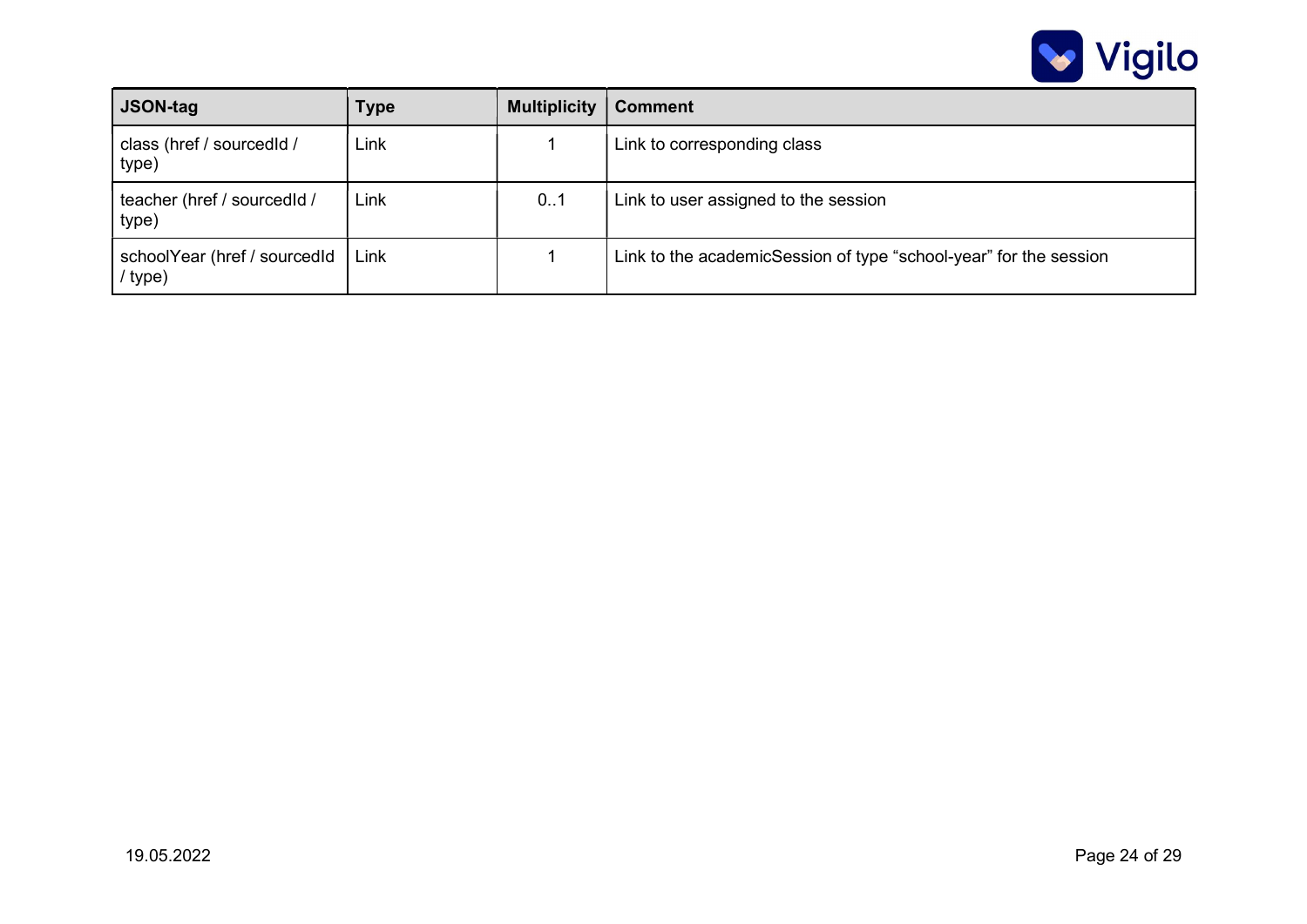

### 12 Endpoints – Student absence

#### Beta-testing in progress: Changes may come without further notice!

Base url: https://dataporten-api.vigilo.no:4004/api/<tenantId>ims/oneroster/v1p1

Note: One "absence" is the absence for a student during a schoolyear. USE status filter (?filter=status='active') to retrieve for the current schoolyear and not load the service too heavily. Absence for previous and pre-registered (next) schoolyears come with status "tobedeleted" as they are to be considered historical and/or not relevant for the present year. The individual absences of the student (hours/days) may come if you include query-parameter ?includeAbsenceDetails=true, but use this with care as it loads a lot of data and may impact performance. Overeagerly use of this parameter may cause us to revoke access without notice.

| <b>Action</b>                            | URI                                                                                                   | <b>Supported Query/Filter</b>                                                                                                              |
|------------------------------------------|-------------------------------------------------------------------------------------------------------|--------------------------------------------------------------------------------------------------------------------------------------------|
| getStudentAbsencesForStudentIn<br>School | schools/ <schoolid>/students/<studentid>/absence<br/>s</studentid></schoolid>                         | includeAbsenceDetails: true   false<br>academicSessionId: sourcedId of the<br>academicSession (schoolyear)<br>status: active   tobedeleted |
| getStudentAbsenceForStudentIn<br>School  | schools/ <schoolid>/students/<studentid>/absence<br/>s/<absenceid></absenceid></studentid></schoolid> | includeAbsenceDetails: true   false                                                                                                        |
| getStudentAbsencesForSchool              | schools/ <schoolid>/absences</schoolid>                                                               | includeAbsenceDetails: true   false<br>academicSessionId: sourcedId of the<br>academicSession (schoolyear)<br>status: active   tobedeleted |
| getStudentAbsencesInSchool               | schools/ <schoolid>/absences/<absenceid></absenceid></schoolid>                                       | includeAbsenceDetails: true   false                                                                                                        |
| getStudentAbsence                        | absences/ <absenceid></absenceid>                                                                     | includeAbsenceDetails: true   false                                                                                                        |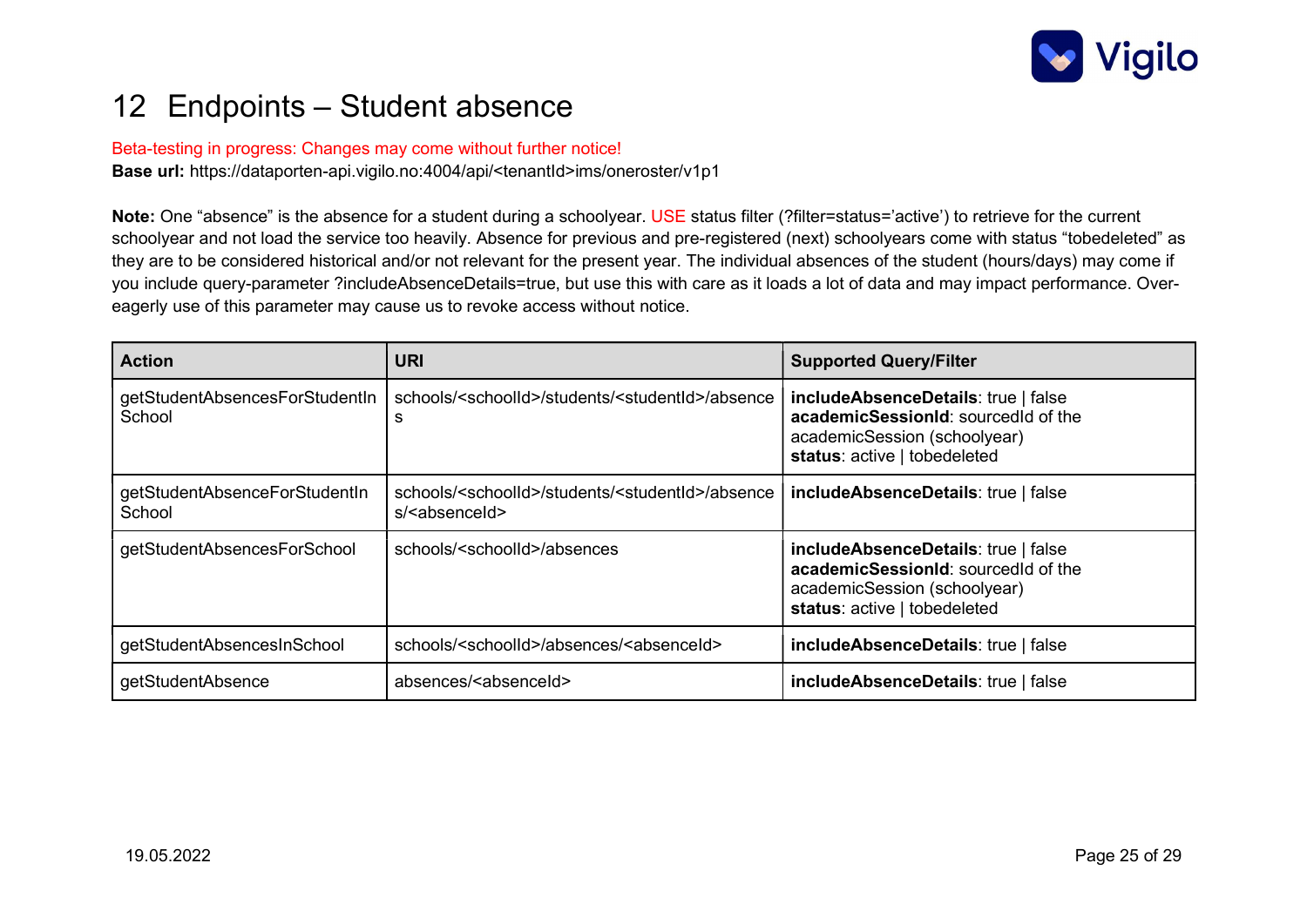

Since StudentAbsence is not currently within scope of IMS OneRoster 1.1 specification, the below table explains the API endpoint in more details:

| <b>JSON-tag</b>       | <b>Type</b>     | <b>Multiplicity</b> | <b>Comment</b>                                                                                                                   |
|-----------------------|-----------------|---------------------|----------------------------------------------------------------------------------------------------------------------------------|
| studentAbsences       | core            | n/a                 |                                                                                                                                  |
| sourcedId             | String          | 1                   | Id of the absence.                                                                                                               |
| status                | enum            | 1                   | 'active' for the present schoolyear, 'tobedeleted' for inactive schoolyears<br>(previous or next).                               |
| dateLastModified      | <b>DateTime</b> | $\mathbf{1}$        |                                                                                                                                  |
| metadata              | metadata        | 0.1                 |                                                                                                                                  |
| totalDaysAbsent       | <b>Number</b>   | $\mathbf{1}$        | Number of days registered, adjusted with numberOfDaysAdjusted                                                                    |
| totalMinutesAbsent    | <b>Number</b>   | $\mathbf{1}$        | Number of minutes registered, adjusted with numberOMinutesAdjusted                                                               |
| deductedDaysAbsent    | <b>Number</b>   | 1                   | Number of absence days that shall be deducted (not to be shown in 10 <sup>th</sup><br>grade diploma as absence days)             |
| deductedMinutesAbsent | <b>Number</b>   | 1                   | Number of absence minutes that shall be deducted (not to be shown in 10 <sup>th</sup><br>grade diploma as absences hours)        |
| adjustedDaysAbsent    | Number          | 1                   | Manually registered addition or withdrawal of absence days for the given<br>SchoolYear. Affect the totalDaysAbsent number.       |
| adjustedMinutesAbsent | <b>Number</b>   | 1                   | Manually registered addition or withdrawal of absence minutes for the given<br>SchoolYear, Affect the totalMinutesAbsent number. |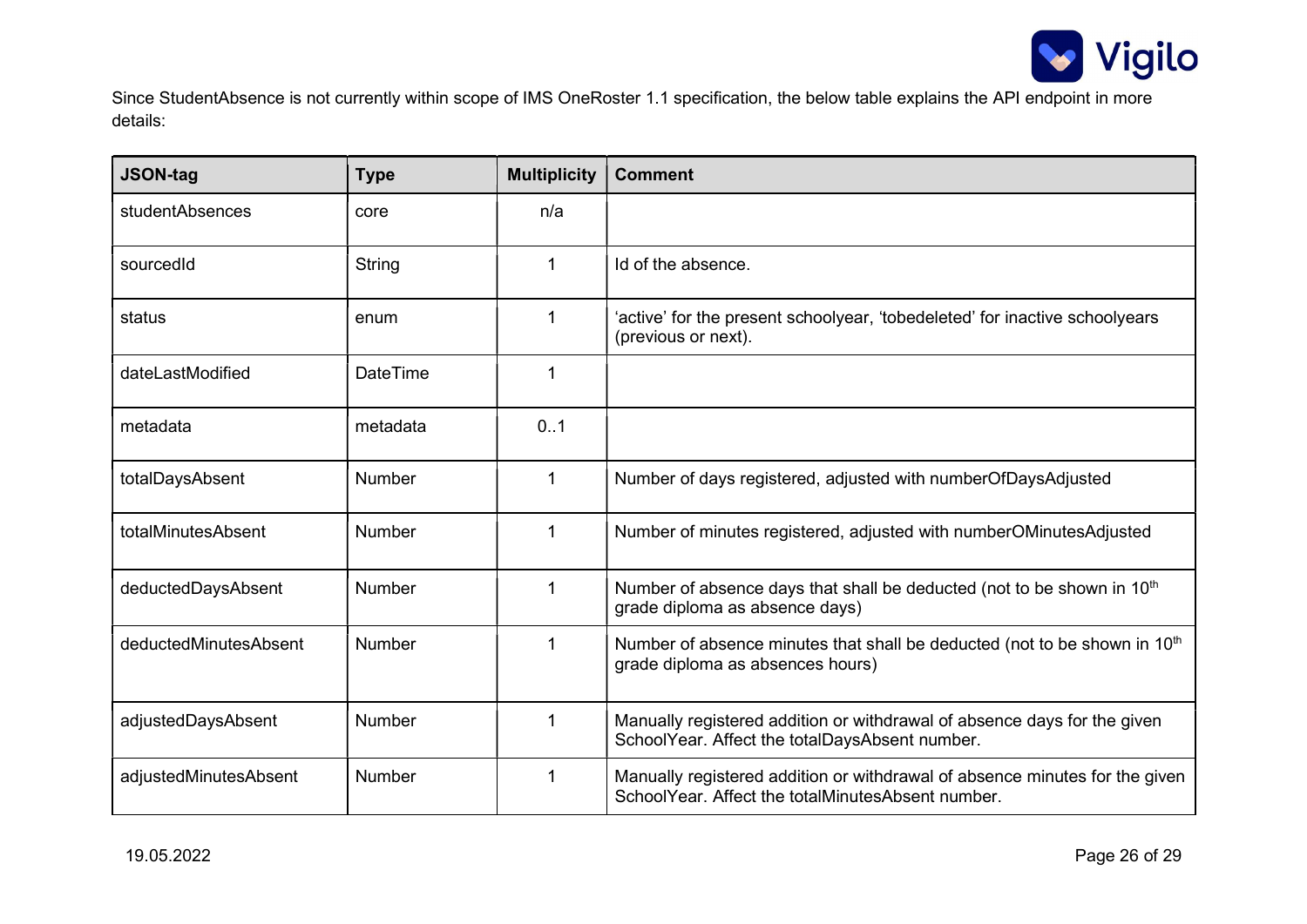

| <b>JSON-tag</b>          | <b>Type</b>     | <b>Multiplicity</b> | <b>Comment</b>                                                                                                                          |
|--------------------------|-----------------|---------------------|-----------------------------------------------------------------------------------------------------------------------------------------|
| accumulatedDaysAbsent    | Number          | 1                   | Number of absence days to be shown in 10 <sup>th</sup> grade diploma as absence<br>days for the given SchoolYear.                       |
| accumulatedMinutesAbsent | <b>Number</b>   | $\mathbf 1$         | Number of absence minutes to be shown in $10th$ grade diploma as absence<br>hours for the given SchoolYear.                             |
| user                     | String          | $\mathbf{1}$        | Id of the student's unique personId                                                                                                     |
| school                   | String          | $\mathbf{1}$        | Id of the schools unique OrgId.                                                                                                         |
| academicSession          | String          | $\mathbf{1}$        | Id of the unique academicSession (school-year),                                                                                         |
| absenceDetails           |                 |                     |                                                                                                                                         |
| ld                       | String          | $\mathbf 1$         | GUID of the single instance of an absence.                                                                                              |
| fromTime                 | <b>DateTime</b> | 1                   | The timestamp for the startTime of the absence. Full-day absence are<br>indicated with time 00:00:00.                                   |
| toTime                   | <b>DateTime</b> | 1                   | The timestamp for the endTime of the absence. Full-day absence are<br>indicated with time 00:00:00.                                     |
| absenceDurationUnit      | enum            | 1                   | <b>Values: DAYS or MINUTES</b>                                                                                                          |
| absenceDurationValue     | <b>Number</b>   | 1                   | Note: In Vigilo all student absence are signed "day by day", and absence of<br>Unit = DAYS will hence never be larger the Value = $1$ . |
| registeredByUserId       | <b>String</b>   | 1                   | Id of user who registered the absence.                                                                                                  |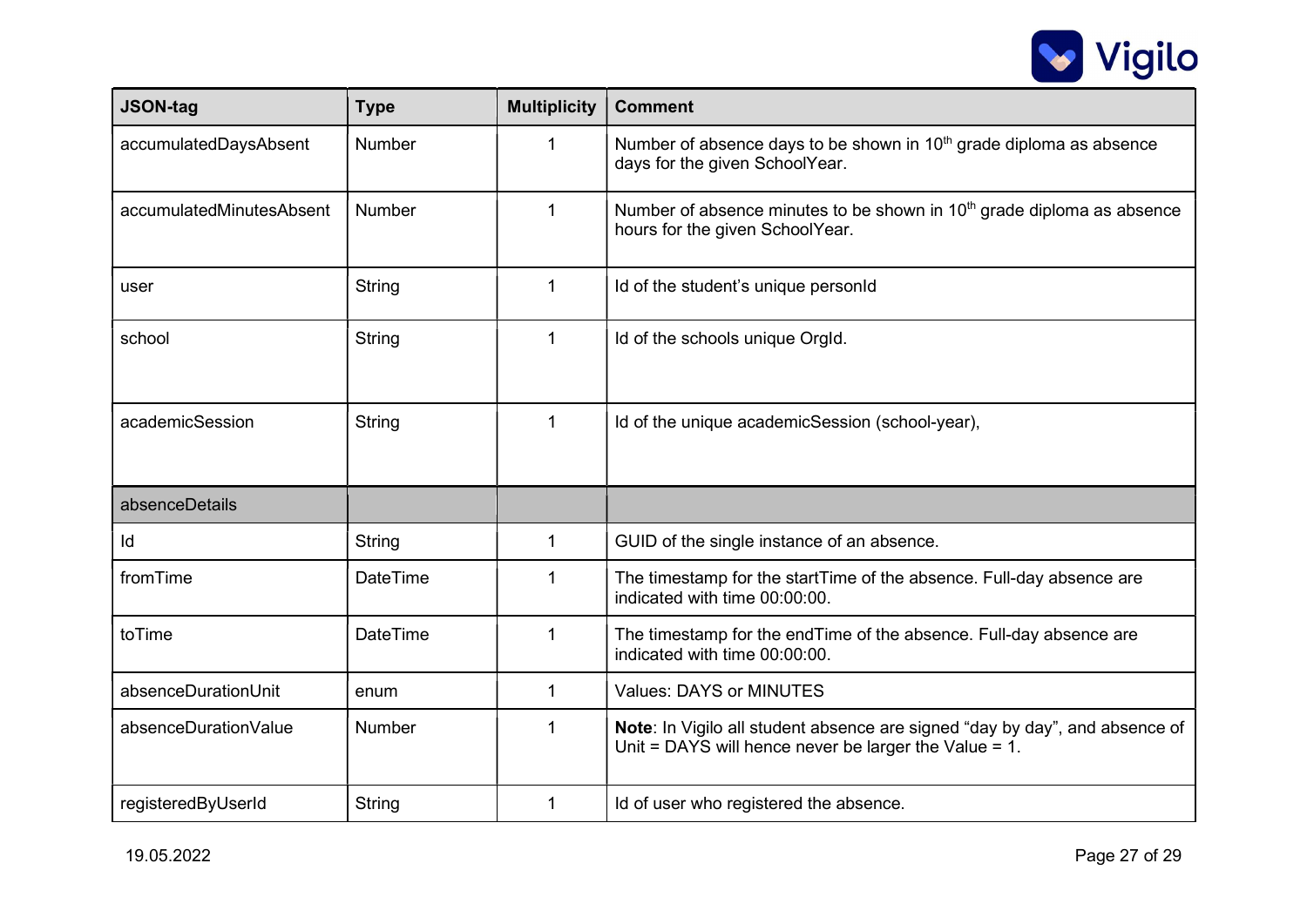

| <b>JSON-tag</b>       | <b>Type</b>      | <b>Multiplicity</b> | <b>Comment</b>                                                                                                                                                                                                                 |
|-----------------------|------------------|---------------------|--------------------------------------------------------------------------------------------------------------------------------------------------------------------------------------------------------------------------------|
| registeredTime        | <b>DateTime</b>  | $\mathbf 1$         |                                                                                                                                                                                                                                |
| comment               | String           | 0.1                 | The comment (if any) from subject teacher when absence are registered.                                                                                                                                                         |
| absenceClassification | enum             | 1                   | <b>invalid</b> – absence signed as undocumented in Vigilo w/ check-mark<br>"absence".                                                                                                                                          |
|                       |                  |                     | valid - absence signed as documented in Vigilo w/ check-mark<br>"documentation".                                                                                                                                               |
|                       |                  |                     | <b>leave</b> - absence signed as leave (permission) in Vigilo.                                                                                                                                                                 |
|                       |                  |                     | leaveWithDeduction - absence signed as "Leave with deduction" in Vigilo<br>w/ check-mark "deduction".                                                                                                                          |
| signingInfo           |                  |                     | Including registered comment by teacher signing the absence.                                                                                                                                                                   |
| comment               | String           | 0.1                 | The comment (if any) from contact teacher when signing the absence.                                                                                                                                                            |
| signedTime            | <b>DateTime</b>  | 1                   | Note that only signed absence are returned in the response for student<br>absenceDetails.                                                                                                                                      |
| signedByUserId        | String           | $\mathbf{1}$        | Id of user who signed the absence.                                                                                                                                                                                             |
| sessionsAffected      | Array of strings | 0.1                 | ID's to the sessions corresponding (if any) to the registered period of<br>absence.                                                                                                                                            |
| classesAffected       | Array of numbers | 0.1                 | ID's to the session's corresponding subject classes (if any).                                                                                                                                                                  |
|                       |                  |                     | Note: If same subject are held in sub-sequent sessions, the ID's of classes<br>(subjectGroups) might be replicated. This indicated two sessions with the<br>same class. (e.g. double-lesson of mathematics). Se below example: |